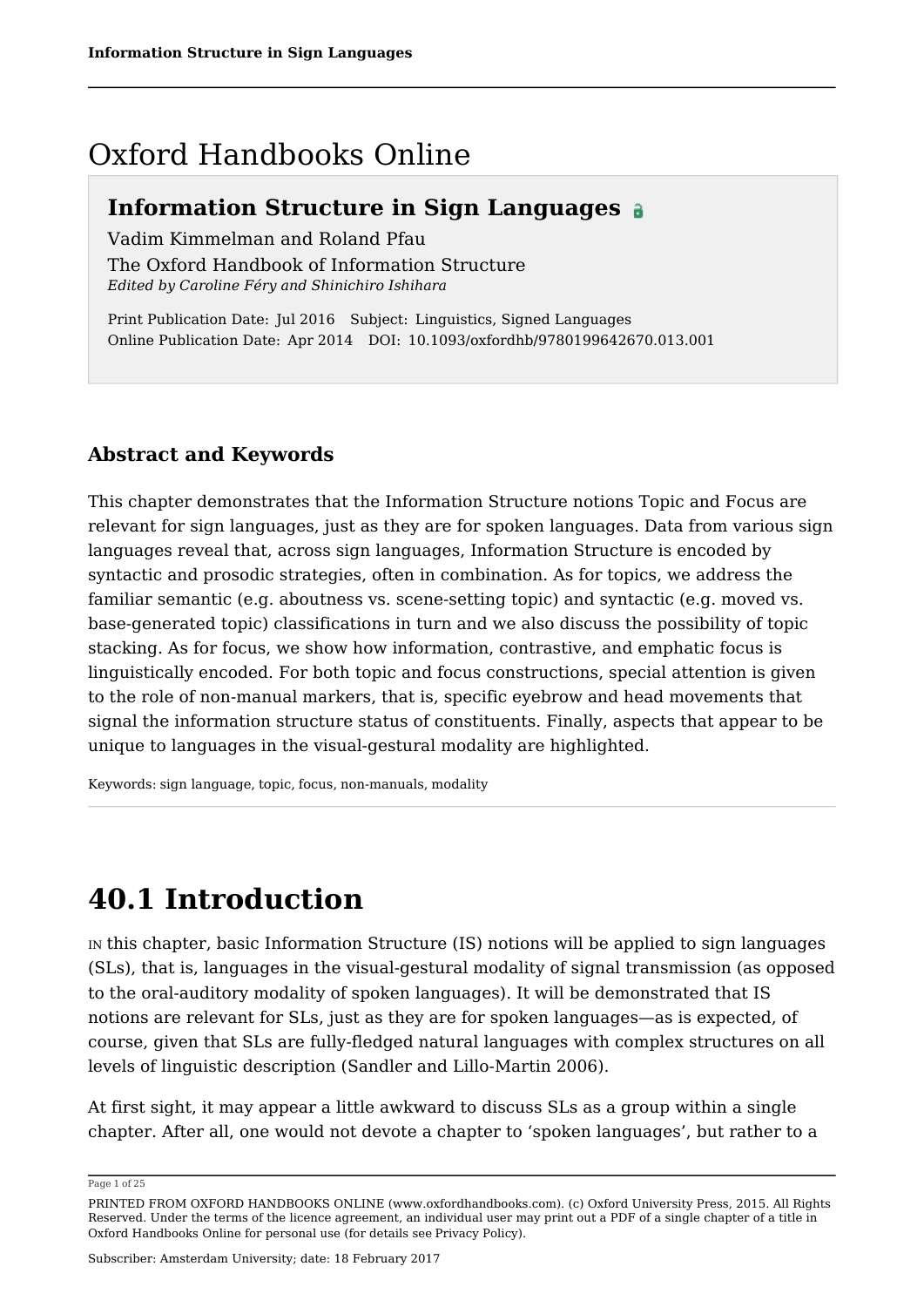single language or a language family (as in Chapters 33–39). Comparative studies on SL structure have revealed that SLs differ from each other structurally and that, to a large extent, they differ along similar lines as spoken languages (Perniss et al. 2007; Pfau 2012). Still, in certain areas of grammar, SLs also show striking similarities, some of which are likely to be motivated by the visual-gestural modality (Meier 2002). As the following discussion will reveal, there are also interesting similarities in the realm of IS and it may therefore not be so awkward after all to discuss SLs as a group in this chapter instead of focusing on a single SL.

In Section 40.2, we will set the stage by providing some background information on SL structure and notation. Subsequently, the structure of the chapter reflects the wellknown basic distinctions Topic–Comment (Section 40.3) and Focus–Background (Section 40.4). We will show that, across SLs, IS is encoded by syntactic and prosodic strategies, sometimes in combination, while morphological markers, the third strategy commonly found in spoken languages, are not attested. In Section 40.5, we conclude **(p. 815)** by briefly addressing modality effects: features in the expression of IS that are unique to SLs, such as the use of space and body leans. Throughout the chapter, we take a comparative perspective; that is, an effort will be made to provide and compare data from different SLs.

# **40.2 Background on sign language structure**

Space does not allow us to provide a detailed overview of aspects of SL structure. Therefore, we will focus on two aspects that will turn out to be relevant to the discussion of IS in Sections 40.3 and 40.4: the grammatical use of the signing space and of nonmanual markers.

In most SLs investigated to date, the signing space in front of the signer's body can be employed for referential purposes. This space can be used, for instance, to localize nonpresent referents. In the SL of the Netherlands (*Nederlandse Gebarentaal*, NGT) example in (1a), the signer talks about his brother, who is not present in the discourse setting. The lexical sign BROTHER is followed by an indexical (pointing) sign towards location 3a (forward right) in the signing space, thereby localizing the referent at this arbitrary location. Subsequently, the same location can be used for pronominalization, that is, the second instance of  $\textsc{in}\textsc{ex}_{3\text{a}}$  in (1a) is interpreted as 'he'. Interestingly, some verbs, the socalled 'agreeing' or 'directional' verbs, can be modulated such that they target loci in signing space—be it the locus of a present referent or a locus established by means of INDEX. In (1a), the verb VISIT, which in its citation form moves forward from in front of the

Page 2 of 25

PRINTED FROM OXFORD HANDBOOKS ONLINE (www.oxfordhandbooks.com). (c) Oxford University Press, 2015. All Rights Reserved. Under the terms of the licence agreement, an individual user may print out a PDF of a single chapter of a title in Oxford Handbooks Online for personal use (for details see Privacy Policy).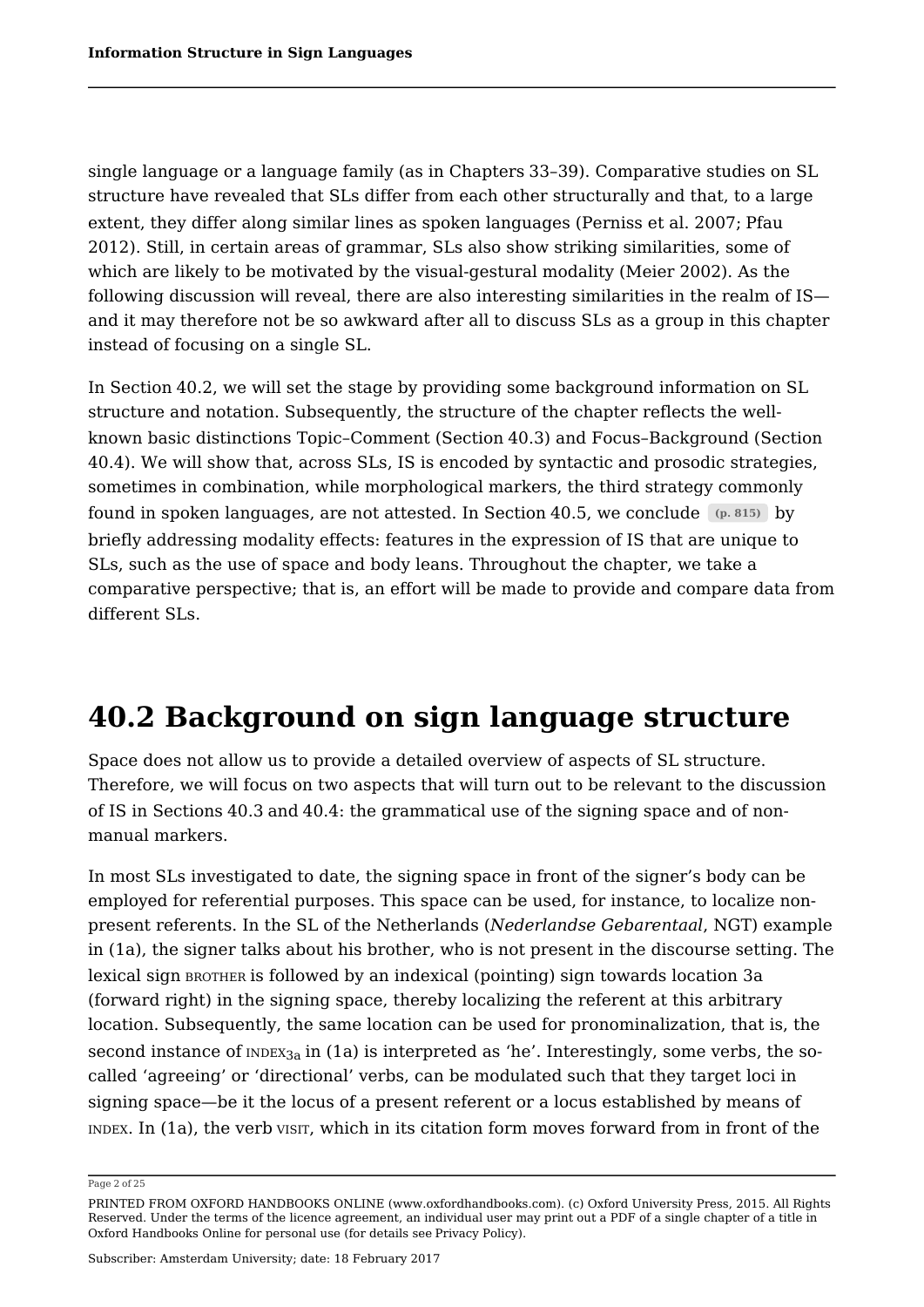signer's body, is directed from location 3a towards the signer, thereby agreeing with the subject and object ('he visits me'; see Lillo-Martin and Meier (2011) for a recent discussion of this phenomenon). The example is visualized by the video stills in Figure  $40.1$  (for visit, the beginning and end locations of the movement are shown). $^{1}$  (p. 816)



POSS<sub>1</sub> BROTHER INDEX<sub>3a</sub>, EVENING INDEX<sub>3a 3a</sub>VISIT<sub>1</sub> a.

'As for my brother, he will visit me tonight.'

wh

b. JOHN BUY WHAT YESTERDAY

'What did John buy yesterday?'

Example (1a) also illustrates the use of a non-manual marker, namely a brow raise accompanying a topic NP. The topic constituent is followed by a prosodic break (indicated by the comma and realized as a pause and a change in non-manual activity). Actually, across SLs, non-manual markers—that is, mouth configurations, head and body movements, and facial expressions—may fulfil functions at all levels of grammar (see Pfau and Quer (2010) for an overview). Here, we only provide one more example of a syntactic marker. Across SLs, wh-questions are commonly marked by furrowed brows, as illustrated by the American SL (ASL) example in (1b) (Petronio and Lillo-Martin 1997: 26). While both markers in (1) can be argued to fulfil a syntactic function, it has also been claimed that at least some non-manuals are prosodic in nature and can thus be compared

A.S

IN0

Page 3 of 25

PRINTED FROM OXFORD HANDBOOKS ONLINE (www.oxfordhandbooks.com). (c) Oxford University Press, 2015. All Rights Reserved. Under the terms of the licence agreement, an individual user may print out a PDF of a single chapter of a title in Oxford Handbooks Online for personal use (for details see Privacy Policy).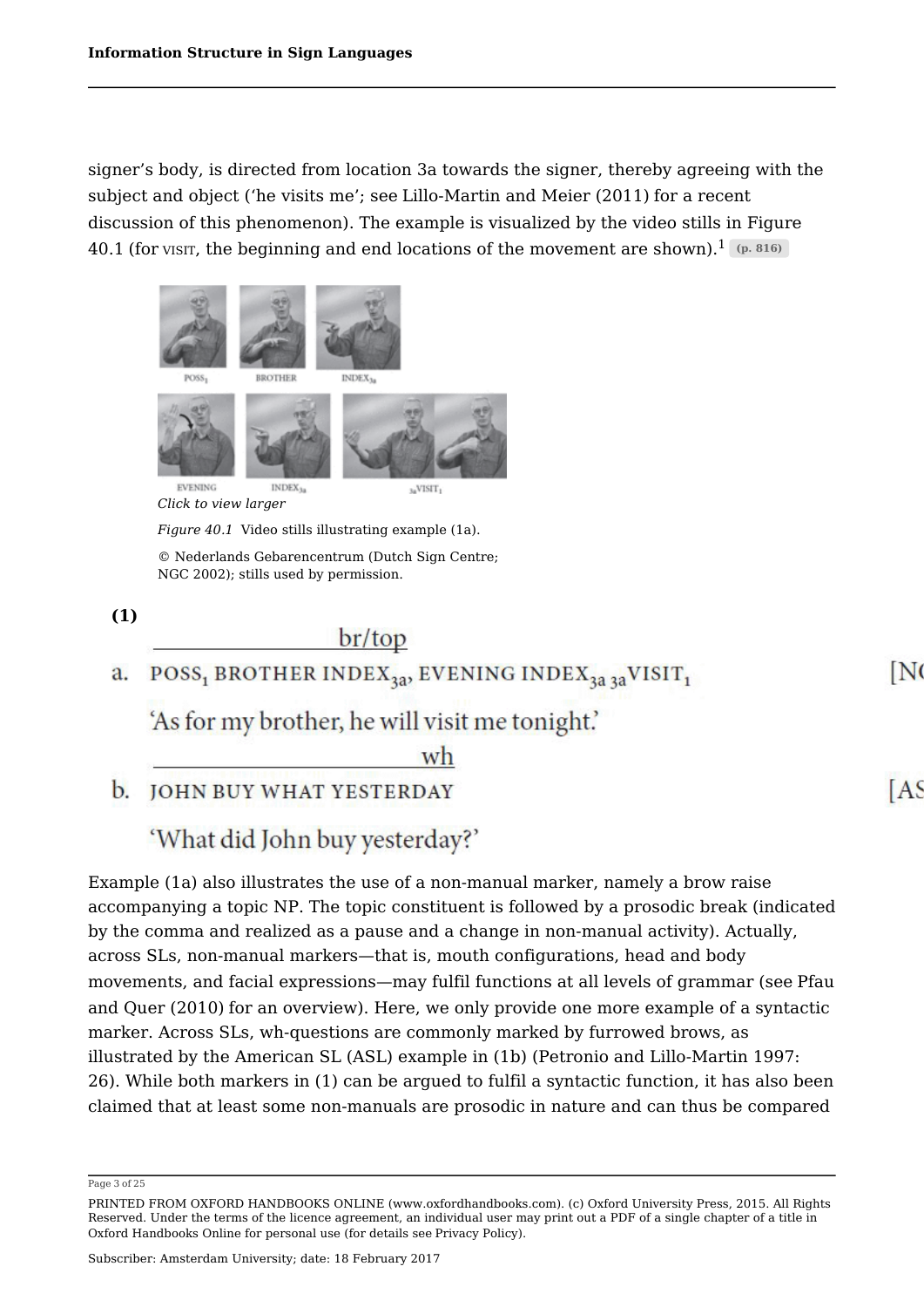to intonational contours in spoken languages (Sandler 2011). Under this assumption, the wh-marker in (1b) could be considered the prosodic reflex of a [+wh]-feature.

# **40.3 Topic–comment distinction**

Traditionally, topic constructions have received more attention in the SL literature than focus constructions. On the one hand, topics (especially their frequent use in **(p. 817)** ASL) have been subject to investigation since the early days of sign language research (Friedman 1976; Ingram 1978); on the other hand, they have been studied for various unrelated SLs, such as ASL (Aarons 1994; Todd 2008), Finnish SL (FinSL: Jantunen 2007), Hong Kong SL (HKSL: Sze 2008b, 2011), Israeli SL (ISL: Rosenstein 2001), NGT (Coerts 1992; Crasborn et al. 2009), and Russian SL (RSL: Kimmelman 2015). The data reveal that across SLs, topic (backgrounded) information tends to occupy a leftperipheral position in the clause; also, it is often accompanied by a non-manual marker (e.g. raised eyebrows) and followed by a prosodic break. It has thus been argued that topichood in SLs is commonly syntactically and prosodically marked. In addition, some SLs have even been claimed to be topic-prominent, for instance, ASL (McIntire 1982), British SL (Deuchar 1983), and ISL (Rosenstein 2001). $^2$ 

In this section, we will address a number of complexities concerning the use and interpretation of topics. First, in Section 40.3.1, we will present and discuss different types of topics, focusing on semantic and syntactic distinctions that are well-known from the study of spoken languages (see Büring, this volume). We then turn to the issue of nonmanual marking, and the occasional absence thereof, in Section 40.3.2. Finally, in Section 40.3.3, we investigate possible combinations of topics, that is, topic stacking.

### **40.3.1 Types of topics**

#### **40.3.1.1 Semantic distinctions**

Topic constituents can be linked to the preceding discourse in various ways and may include different types of information. Here we adopt the basic semantic distinction between 'aboutness' and 'scene-setting' topics (Jacobs 2001), which is, amongst others, applied by Sze (2008b, 2011) in her study on HKSL. Although not everyone would agree that both aboutness and scene-setting topics belong to one general category of topics, the data discussed below (from HKSL and RSL) suggest that this a reasonable analysis for SLs, as both types of topics are similarly marked.

Page 4 of 25

PRINTED FROM OXFORD HANDBOOKS ONLINE (www.oxfordhandbooks.com). (c) Oxford University Press, 2015. All Rights Reserved. Under the terms of the licence agreement, an individual user may print out a PDF of a single chapter of a title in Oxford Handbooks Online for personal use (for details see Privacy Policy).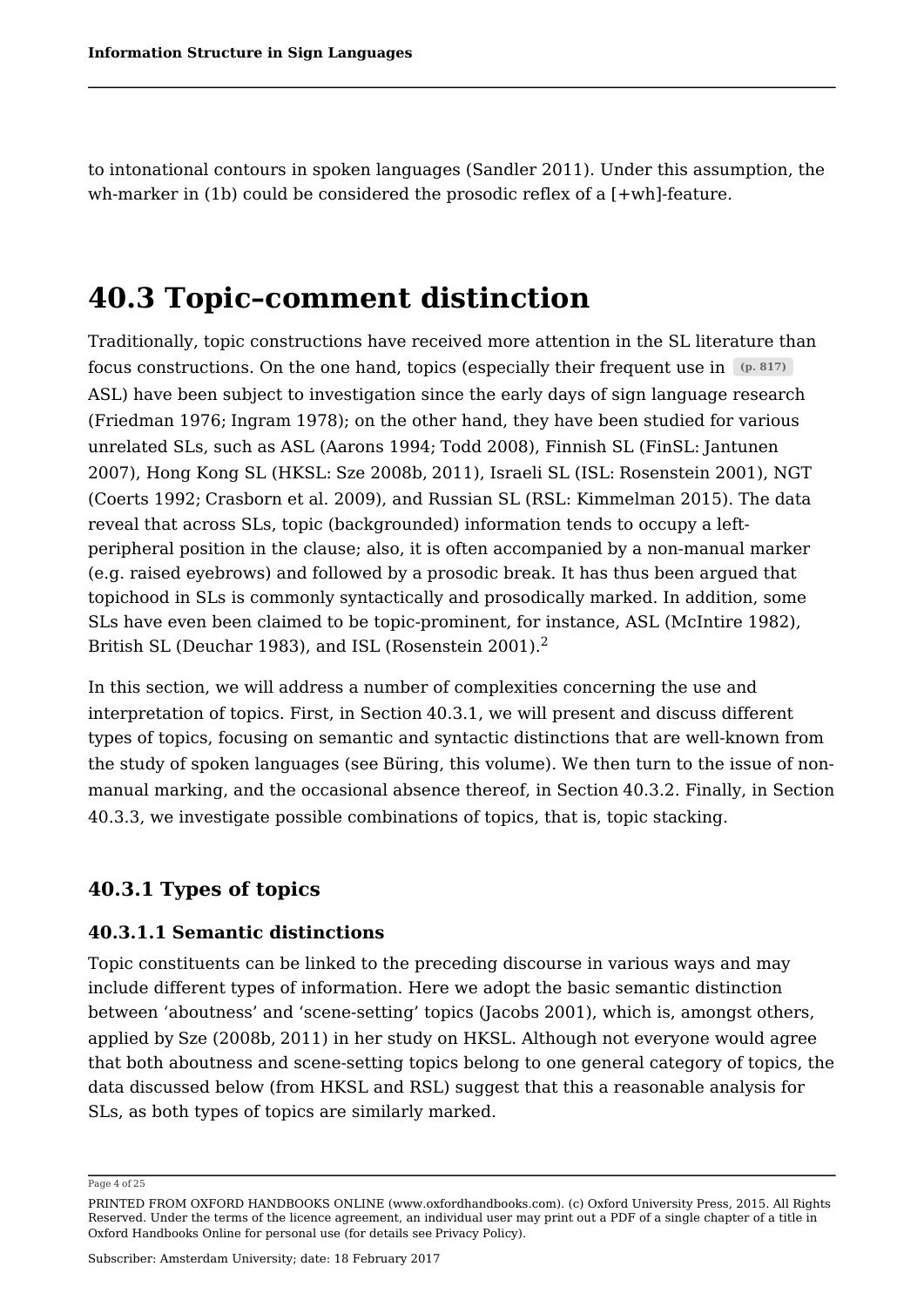It is generally assumed that an aboutness topic represents what the sentence is about. It includes information which is either familiar to the interlocutors or identifiable from the preceding context. Based on these characteristics, Sze (2011: 137) identifies the fronted object in (2a) as the topic of the sentence; this NP is followed by a prosodic break but it is not non-manually marked (see Section 40.3.2 for further discussion). The NGT example in (2b) contains a topicalized subject, which is non-manually marked and the articulation of which is prolonged by means of a final hold (as indicated by the horizontal line) (Coerts 1992: 223). For both examples, we must assume that the topicalized NP has been mentioned in the preceding discourse.

**(p. 818) (2)**

IHK

[N

#### a. INTERPRETER^SIGN-LANGUAGE, GOVERNMENT PAY-THEM NOT-HAVE

'The sign language interpreters, the government does not pay (them).'

|   | ton       |                 |
|---|-----------|-----------------|
| b | AIRPLANE- | <b>COME NOT</b> |

'As for the airplane, it did not arrive.'

In contrast to aboutness topics, scene-setting topics provide a spatial or temporal context within which the main predication holds (Chafe 1976). They may thus involve either locative expressions or temporal information (be it expressed by adverbials, NPs, or subordinate clauses). While aboutness topics usually include discourse-old information, scene-setting topics may include both discourse-new or -old information. Two examples from FinSL, in which a locative expression (3a) and a temporal adverbial (3b), respectively, occupy the topic position, are provided in (3); both topics are marked nonmanually (Jantunen 2007; 'ew' = eyes wide).

Page 5 of 25

PRINTED FROM OXFORD HANDBOOKS ONLINE (www.oxfordhandbooks.com). (c) Oxford University Press, 2015. All Rights Reserved. Under the terms of the licence agreement, an individual user may print out a PDF of a single chapter of a title in Oxford Handbooks Online for personal use (for details see Privacy Policy).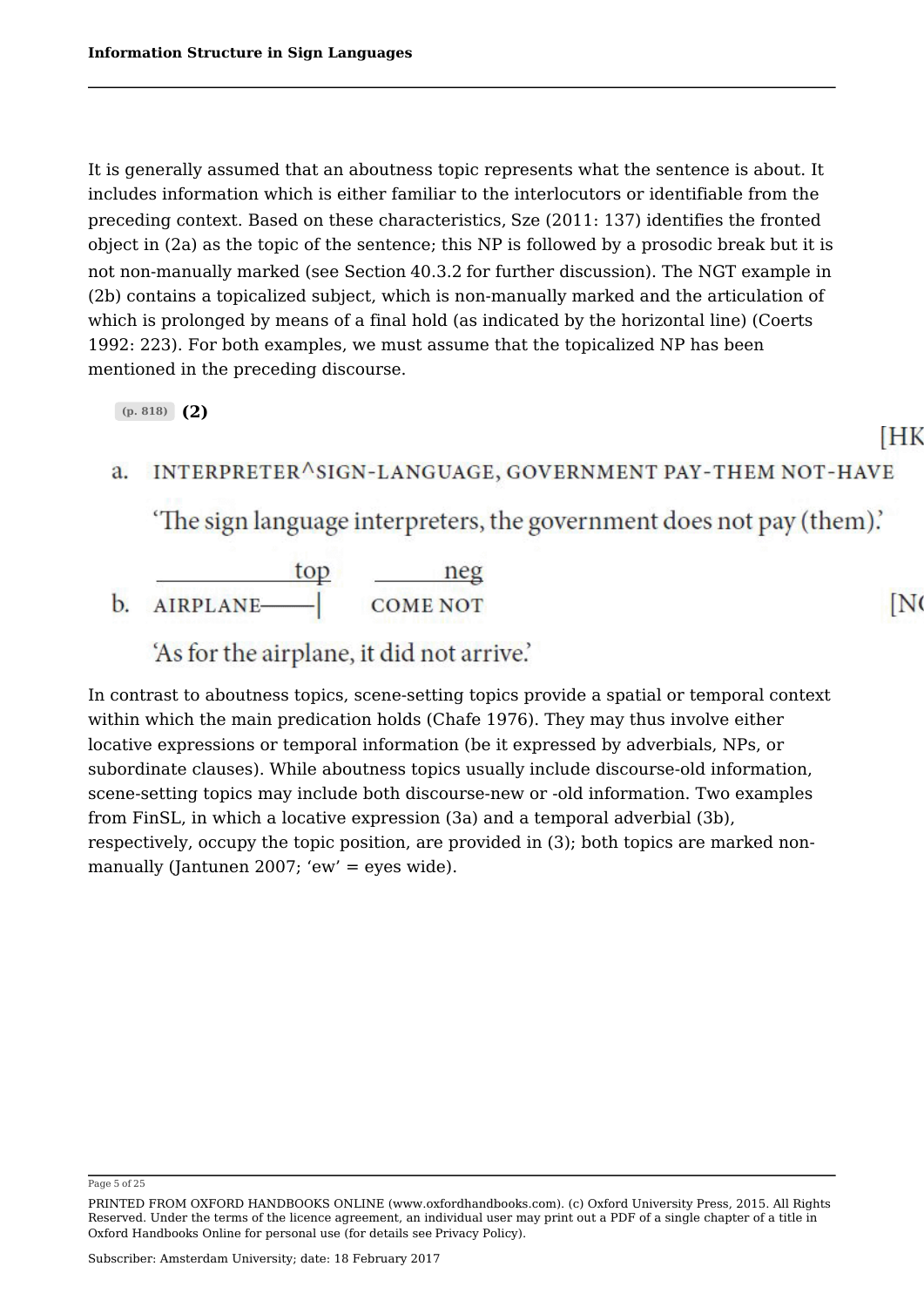| <b>(3)</b> | ew & br                                                         |      |
|------------|-----------------------------------------------------------------|------|
| a.         | NIGHT CLUB INDEX <sub>3</sub> , INDEX <sub>1</sub> WORK DOORMAN | Fin  |
|            | 'That night club, I work (there) as a doorman.'                 |      |
|            | $ew & b$ r                                                      |      |
|            | NOW EVENING, INDEX, GO PUB                                      | [Fin |
|            | 'This evening, I (will) go to the pub.'                         |      |

At the same time, the examples in (2) and (3) also illustrate an important distinction related to the thematic roles assigned by the verb. Simplifying somewhat, aboutness topics are generally arguments of the verb (object in (2a), subject in (2b)), while scenesetting topics are adjuncts (see also Crasborn et al. (2009) for the distinction of 'argument' and 'spatio-temporal' topics). Sze (2011), however, points out that, occasionally, adverbials may also represent what the sentence is about.

A third semantic type mentioned in the literature is contrastive topics (see Büring, this volume). Just like aboutness topics, contrastive topics refer to previously mentioned information and are arguments of the verb; unlike aboutness topics, however, they create a contrast between the topic constituent and a previously mentioned constituent (see example (5) below for further discussion).

#### **40.3.1.2 Syntactic distinctions**

Besides semantic characteristics, topics are also commonly distinguished based on their syntactic properties or, to be more precise, the extent to which they are  $(p. 819)$ syntactically integrated into the rest of the sentence. The crucial distinction, which has first been explicitly discussed for SLs by Aarons (1994), is that between 'base-generated' and 'moved (fronted)' topics. According to Aarons, the topic VEGETABLE in the ASL example (4a) must be base-generated in topic position, as it does not constitute an argument of the verb. Commonly, in these cases, an argument of the main clause bears a semantic relationship to the topic—in (4a), a relation of class membership (Aarons 1994: 152). Note that the example also illustrates that topics need not be specific and definite.

Page 6 of 25

PRINTED FROM OXFORD HANDBOOKS ONLINE (www.oxfordhandbooks.com). (c) Oxford University Press, 2015. All Rights Reserved. Under the terms of the licence agreement, an individual user may print out a PDF of a single chapter of a title in Oxford Handbooks Online for personal use (for details see Privacy Policy).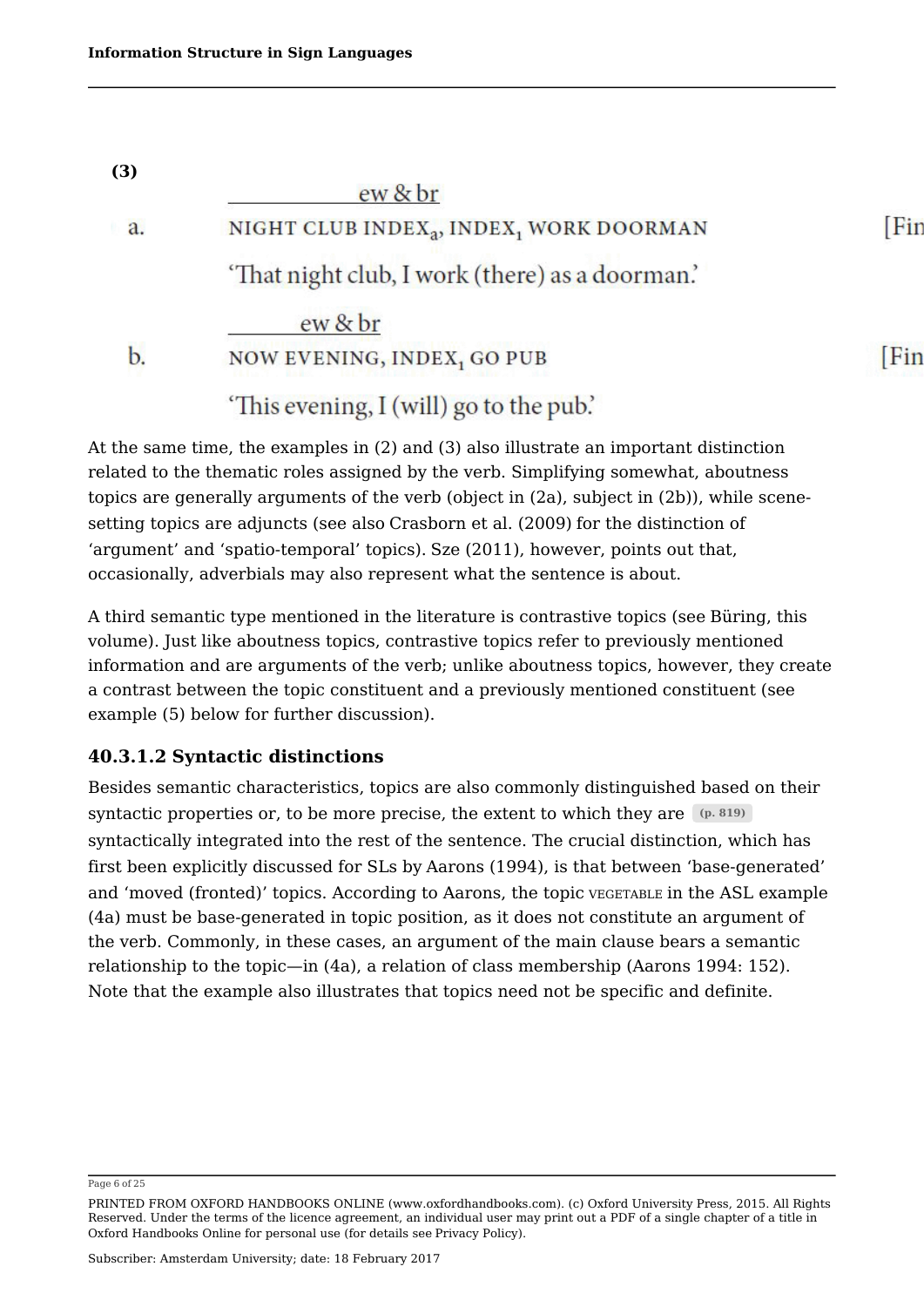**(4)** top a. VEGETABLE, JOHN LIKE CORN 'As for vegetables, John likes corn.' top b. MARY<sub>i</sub>, JOHN LIKE INDEX<sub>i</sub> 'As for Mary, John likes her.'

Aarons also assumes that structures like (4b) involve a base-generated topic. While MARY just like VEGETABLE in (4a)—is not an argument of the verb, it is co-referential with the pronominal INDEX in object position (cf. the NGT example (1a), which illustrates the same phenomenon for a subject). Constructions in which a topic NP is co-referential with a (resumptive) pronoun within the clause are often referred to as 'left dislocation' (López, this volume).

The example in (5) displays different properties, as the clause following the topic NP would be ungrammatical by itself (Aarons 1994: 154; also see example (2b) above). According to Aarons, we therefore have to assume that the object NP MARY moved to the topic position (SpecTopP) leaving behind a trace ('t') in its D-structure position. 3Structures which involve movement of a noun phrase to the left periphery of the sentence are labelled 'topicalization'.

**(5)** top  $MARY_i$ JOHN LOVE<sub>ti</sub>

'Mary, John loves.'

**(p. 820)** Interestingly, Aarons points out that topicalization either selects one specific member from a set or is used for contrastive focus. Therefore, what we are dealing with is actually focus (see the discussion of (18) in Section 40.4.1.2; also see Neidle (2002), who assumes that MARY in (5) actually occupies the specifier of a Focus Phrase). Wilbur (1997), however, argues that (5) might well be uttered in a context like the following: There are three girls in John's class, Jane, Mary, and Sasha—Jane, he hates, but Mary, he likes. In this context, MARY would indeed be a contrastive topic. The different possible

Page 7 of 25

ΙA

ſА

ſА

PRINTED FROM OXFORD HANDBOOKS ONLINE (www.oxfordhandbooks.com). (c) Oxford University Press, 2015. All Rights Reserved. Under the terms of the licence agreement, an individual user may print out a PDF of a single chapter of a title in Oxford Handbooks Online for personal use (for details see Privacy Policy).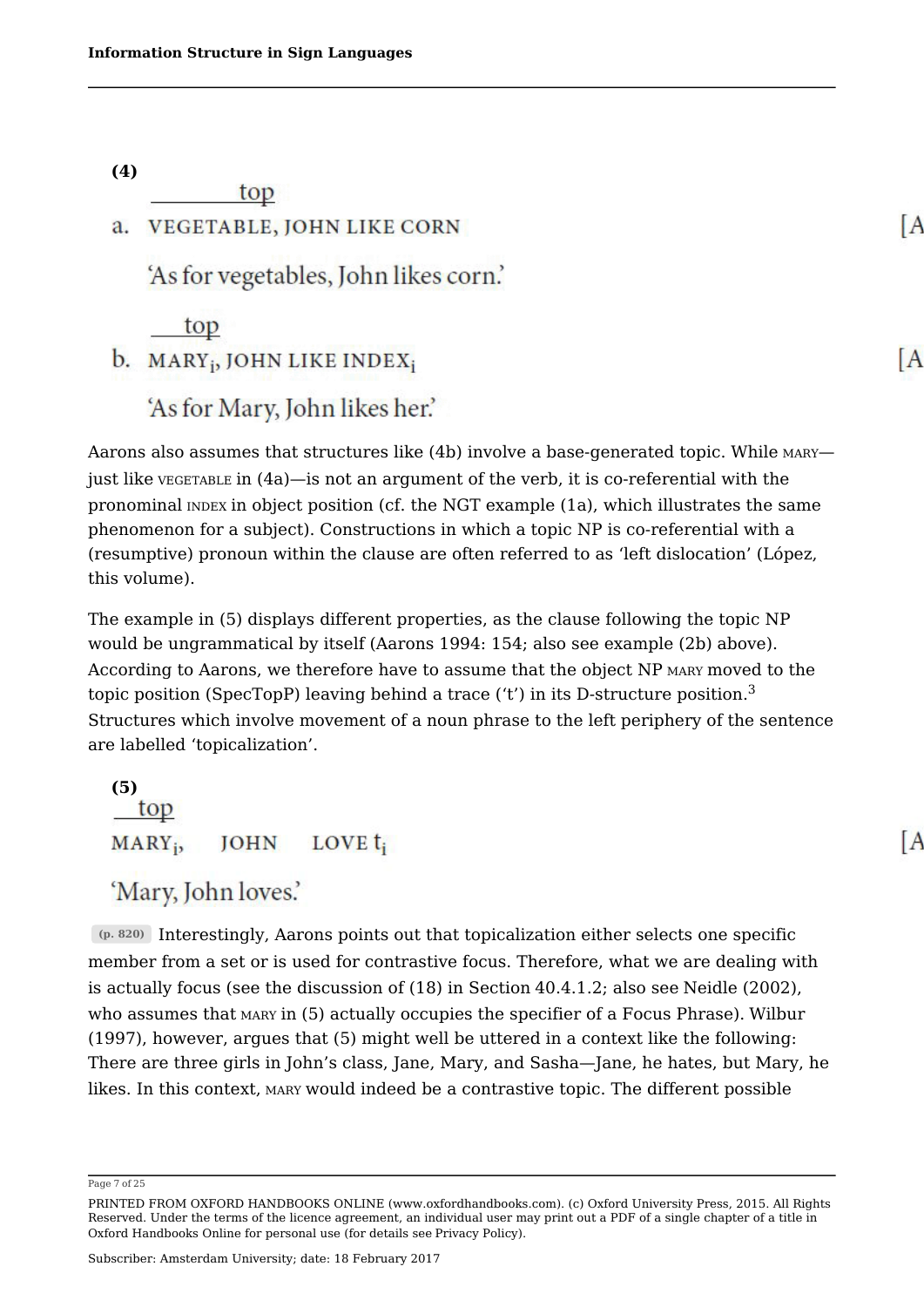functions of fronted constituents are attested in other languages as well, including English (Prince 1986).

A third type that is often distinguished in the literature are 'hanging' topics (sometimes also referred to as 'Chinese-style' topics; e.g. Todd 2008; Sze 2011). In contrast to left dislocation, a hanging topic is not co-referential with an argument of the clause following it; in contrast to topicalization, the topic NP is not an argument of the verb. Sze (2011: 137) categorizes the topic constituent in (6) as a 'hanging "aboutness" topic'.

### **(6)** [IX<sub>deaf-allowance</sub> DEAF DEAF-ALLOWANCE IX<sub>deaf-allowance</sub>] MONEY (hesitation) MONEY EVERY-MONTH HAVE

### IHK

## 'About the deaf allowance, (I) get the money every month.'

As for the syntax of topic constructions, Crasborn et al. (2009) observe that in NGT, a clause-final indexical sign may optionally be used, which is co-referential with the topic constituent. Crucially, this sign is different from the (resumptive) pronouns attested in examples like (1a) and (4b) above, as it does not occupy the position of the respective argument (NGT is an SOV language). The example in (7a) actually contains three pointing signs targeting the same position: the first one localizing the topic NP GIRL, the second one being a resumptive pronoun in subject position (indicative of left dislocation), and the third one appearing in clause-final position (Crasborn et al. 2009: 359). In previous studies on ASL (Padden 1988) and NGT (Bos 1995), it has been argued that such clausefinal pronominal signs always refer to the subject (hence the name 'subject pronoun copy'). Crasborn et al., however, provide examples in which the final INDEX refers to an object (7b) or a locative expression. They argue that the final INDEX actually refers to the topic and therefore label the phenomenon as 'topic agreement'.

| (7)                                                                                         |                |
|---------------------------------------------------------------------------------------------|----------------|
| a. GIRL INDEX <sub>left</sub> , INDEX <sub>left</sub> BOOK THROW-AWAY INDEX <sub>left</sub> |                |
| 'That girl, she threw away the book.'                                                       |                |
| b. BOOK INDEX <sub>right</sub> , INDEX <sub>left</sub> THROW-AWAY INDEX <sub>right</sub>    | N <sup>c</sup> |
| 'He threw away the book.'                                                                   |                |

Page 8 of 25

PRINTED FROM OXFORD HANDBOOKS ONLINE (www.oxfordhandbooks.com). (c) Oxford University Press, 2015. All Rights Reserved. Under the terms of the licence agreement, an individual user may print out a PDF of a single chapter of a title in Oxford Handbooks Online for personal use (for details see Privacy Policy).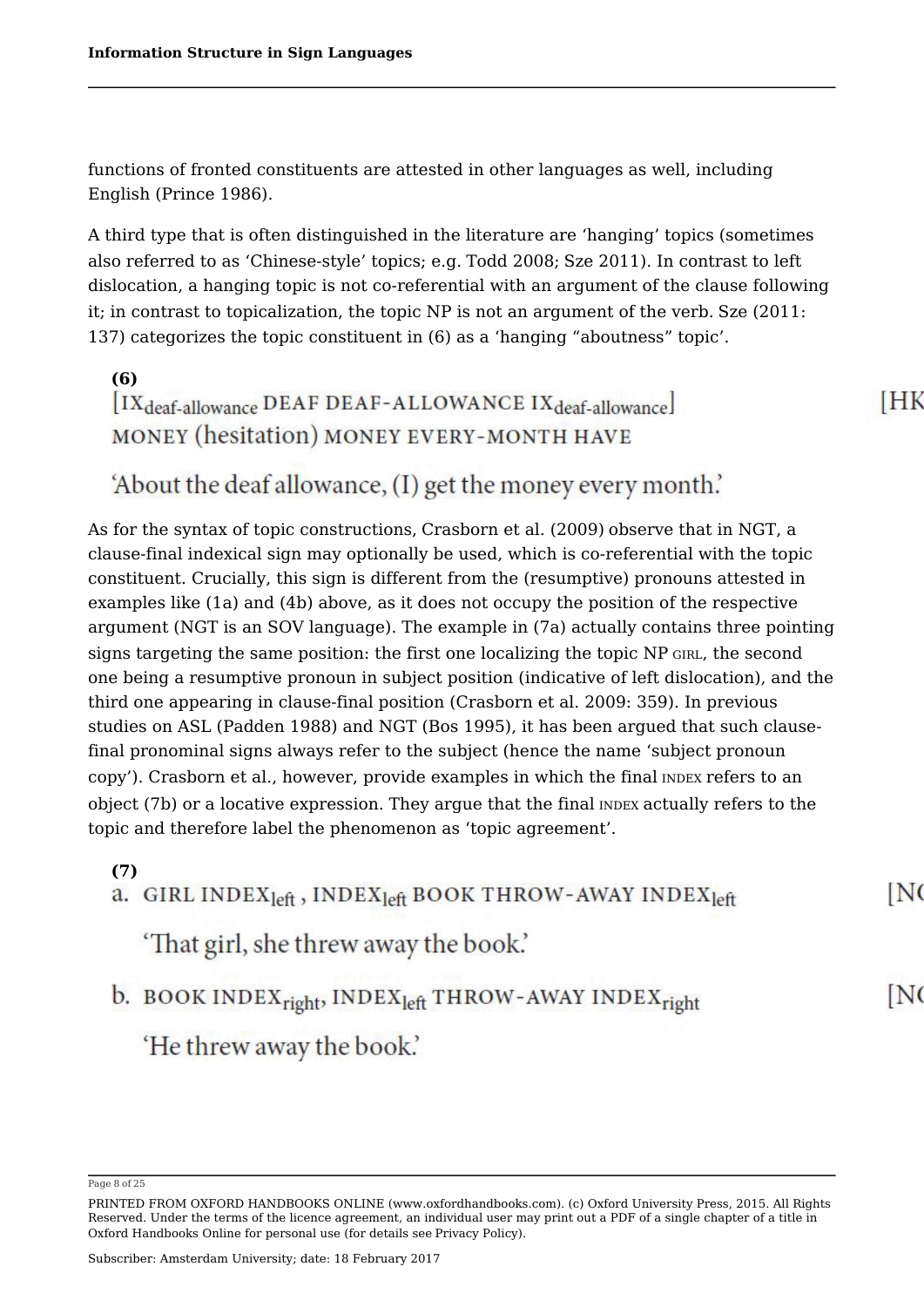#### **(p. 821) 40.3.2 Non-manual marking**

Ever since the early studies on IS in SLs, it has been observed that topicalized constituents are commonly accompanied by specific non-manual markers. A marker that is mentioned in basically every study addressing this issue is brow raise; in addition, head movements are often described. Ingram (1978: 204), for instance, observes that 'ASL topics may be marked with the raising of the eyebrows, the tilting of the head, the twitching of a shoulder' and goes on by pointing out that it is 'not yet known whether the choice of topic marker is determined by individual preference…, by sociolinguistic influences, by grammatical context, or by a combination of these'. Similarly, Liddell (1980) mentions brow raise and a slight backward head tilt for ASL, while Coerts (1992) concludes that 'eyebrows up' is the only non-manual feature characteristic of topics in NGT, as it is the only feature in her data that accompanied more than 50 per cent of all topics (in fact, this feature accompanied 90.6 per cent of all topics). $^4$  Other markers that one may come across in the literature include 'eye gaze at addressee' and 'head nod' (see Sze (2011: 126f) for a convenient overview of non-manual markers as identified in different studies).

In other words: the abbreviation 'top' as used in some of the above examples is often a cover term for a set of non-manual markers. Aarons (1994) was the first one who attempted to establish a correlation between topic type and non-manual marking. She distinguishes three subtly different non-manual markers, glossed as 'tm1', 'tm2', and 'tm3', which systematically accompany different types of topics in ASL. Here we only consider the former two, the form of which Aarons (1994: 156) describes as follows:

**tm1** —raised brows; head tilted slightly back and to the side; eyes widened; head moves down and forward  $\rightarrow$  moved topics **tm2** —large movement of head back and to the side; eyes very wide; head

moves down and forward  $\rightarrow$  base-generated topics

She observes that 'tm1' accompanies moved topics like the one in (5) while 'tm2' occurs with base-generated topics of the type illustrated in (4). Note that it may well be the case that these (and other) markers are compositional in the sense that different components (e.g. brow position, head position) contribute distinct meanings.

All of the non-manual markers discussed so far are domain markers in that they extend over a syntactic/prosodic domain. In addition, there are boundary markers. Leftperipheral topics generally constitute an intonational phrase which is followed by **(p. 822)** a prosodic break and which may also be manually marked by a phrase-final hold

Page 9 of 25

PRINTED FROM OXFORD HANDBOOKS ONLINE (www.oxfordhandbooks.com). (c) Oxford University Press, 2015. All Rights Reserved. Under the terms of the licence agreement, an individual user may print out a PDF of a single chapter of a title in Oxford Handbooks Online for personal use (for details see Privacy Policy).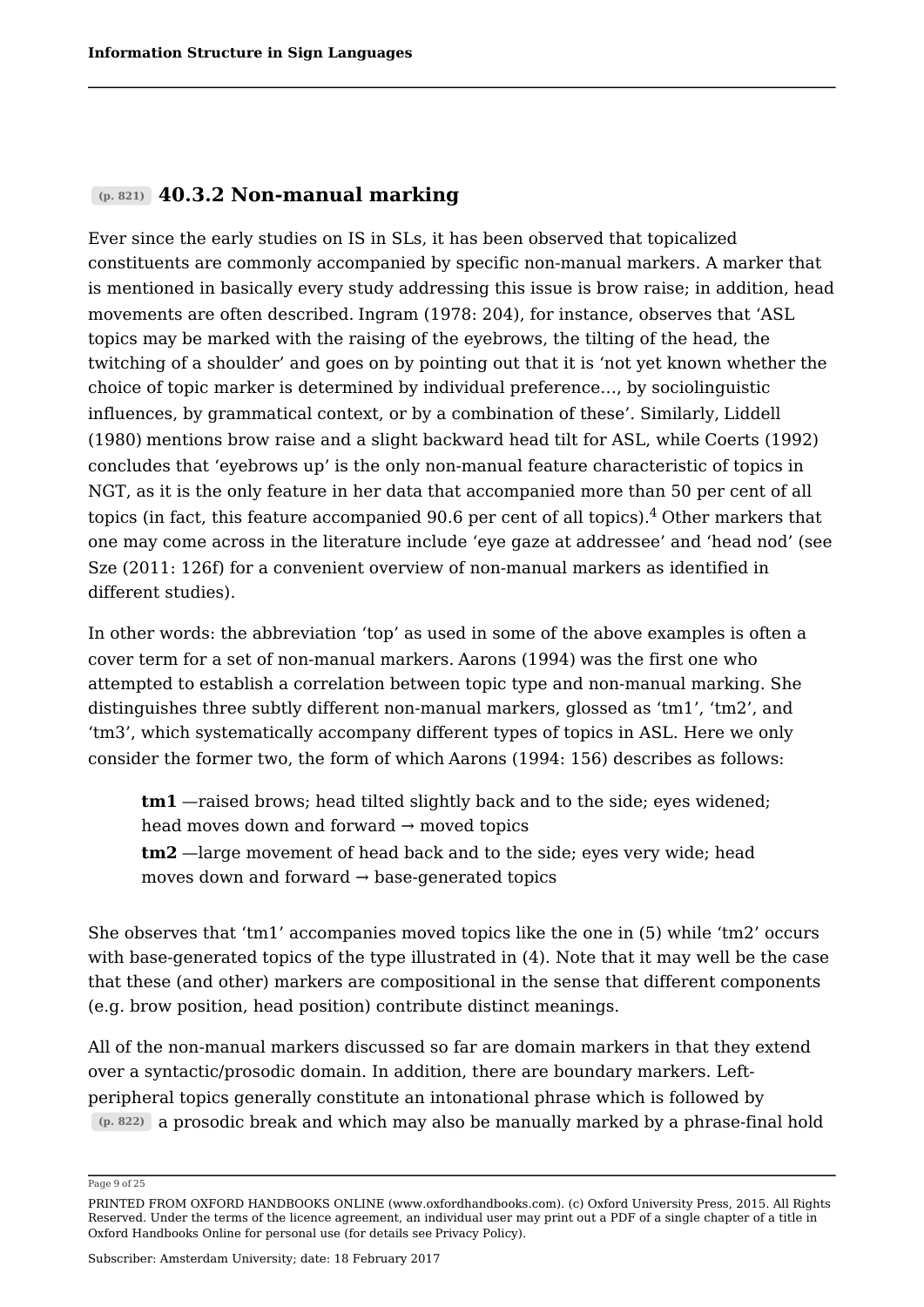(as in (2b)). A non-manual marker which is frequently observed in this context is an eye blink ('bl') coinciding with the final hold or following the topic constituent, thus marking the prosodic boundary (Sze 2008a; Herrmann 2010), as illustrated in the German SL (*Deutsche Gebärdensprache*, DGS) example in (8) (Herrmann 2010: 23). 5

**(8)**

### bl

YOUR DOG, NAME WHAT

## 'Your dog, what was his name again?'

All of Aarons' examples include a non-manual (domain) marker accompanying all types of topics (moved and base-generated, arguments and adjuncts). Similarly, Jantunen (2007: 165) points out that in his data, topics 'were always layered with some sort of a position of the eyes and eyebrows'. Later research on other sign languages, however, suggests that SLs may differ from each other when it comes to non-manual marking. Rosenstein (2001), for instance, claims that topics in ISL are not marked by brow raise—at least not in spontaneous discourse. Sze (2008b, 2011) observes that in HKSL, only a very small number of aboutness topics—including hanging topics, left-dislocated topics, and topical (clause-internal) subjects—are accompanied by brow raise and/or a specific head position (see e.g. (2a) above). Also, they are not consistently followed by an intonational break. In contrast, scene-setting topics in her data (with the exception of temporal adverbials) are much more likely to be accompanied by either brow raise, a forward head tilt, or both. In (9), the NP SECONDARY-TWO, which sets up a temporal domain, is marked by brow raise and forward head tilt ('fht') (Sze 2011: 14).

**(9)**

### $\frac{b}{x}$  fht

SECONDARY-TWO, START PLAY-BASKETBALL, HAVE-COMPETITION **FARE-BETTER-THAN** 

'At secondary two (= grade 8), I started playing basketball and had competitions; I was better than (other senior schoolmates).

In contrast to HKSL, in NGT and RSL both aboutness topics (10a) and scene-setting topics (10b) can be marked by eyebrow raise (Kimmelman 2015). However, neither of the two types of topics is obligatorily marked; in fact, the majority of topics remain unmarked. Furthermore, with respect to aboutness topics, the NGT and RSL data

Page 10 of 25

**IHK** 

ID

PRINTED FROM OXFORD HANDBOOKS ONLINE (www.oxfordhandbooks.com). (c) Oxford University Press, 2015. All Rights Reserved. Under the terms of the licence agreement, an individual user may print out a PDF of a single chapter of a title in Oxford Handbooks Online for personal use (for details see Privacy Policy).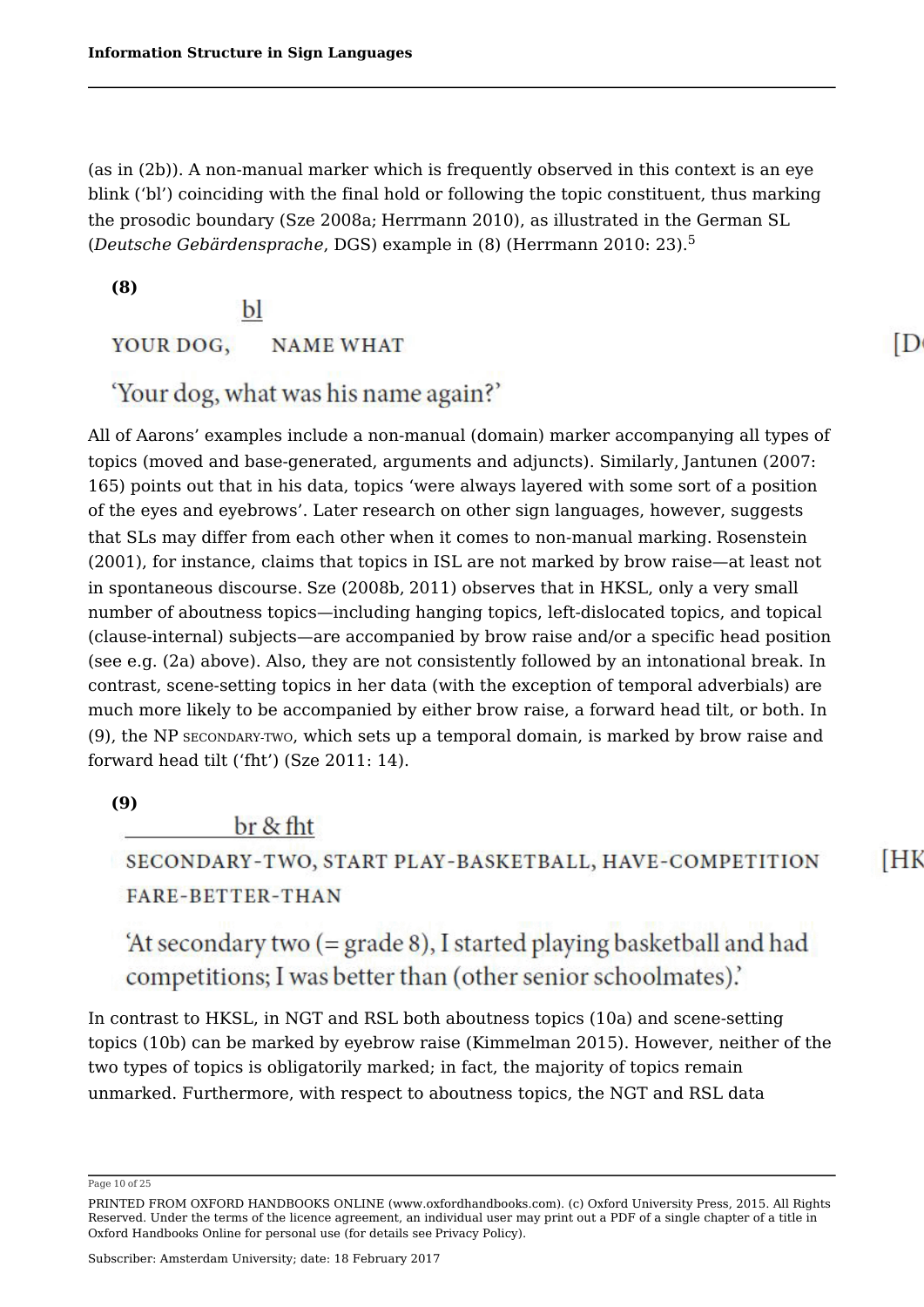**(p. 823)** reveal another contributing factor: only shifted aboutness topics in these two SLs can be marked by eyebrow raise.

ſR

IR

I A

**(10)** br a. IX CAT IX, THINK "The cat thinks." **br** b. IX WALL, RAIN PIPE

### 'There is a rain pipe on the wall.'

Taken together, the data from different SLs reveal (i) that topics are commonly, but not consistently, marked by non-manual domain and boundary markers, (ii) that different types of topics may be accompanied by subtly different domain markers, and (iii) that SLs may differ with respect to the form and frequency of the markers employed.

#### **40.3.3 Topic stacking**

In his study on ASL topics, Ingram (1978) points out that topic NPs may combine with temporal and/or locative phrases to form what he calls the 'theme' of the sentence. Put differently, he may have been the first one to observe that argument and adjunct topics may be stacked, as shown in (11) (adapted from Ingram 1978: 204). $^6\,$ 

**(11)**

LONG-TIME-AGO, GIRL SMALL, DECIDE WALK IN WOODS

top

## 'A long time ago a little girl decided to walk in the woods.'

Aarons (1994) further investigated the possibilities of topic stacking in ASL. She finds that there is a maximum of two topics adjoined to the sentence (CP) and also describes some interesting combinatorial constraints. First, she observes that two base-generated topics of the types presented in (4) may be combined, as illustrated in (12) (Aarons 1994: 176). However, while in (12a), the order of the two topics, neither of which is coreferential with an argument of the verb, is free, in (12b), reversal of the two topics would lead to ungrammaticality; that is, a topic which is co-referential with an argument

Page 11 of 25

PRINTED FROM OXFORD HANDBOOKS ONLINE (www.oxfordhandbooks.com). (c) Oxford University Press, 2015. All Rights Reserved. Under the terms of the licence agreement, an individual user may print out a PDF of a single chapter of a title in Oxford Handbooks Online for personal use (for details see Privacy Policy).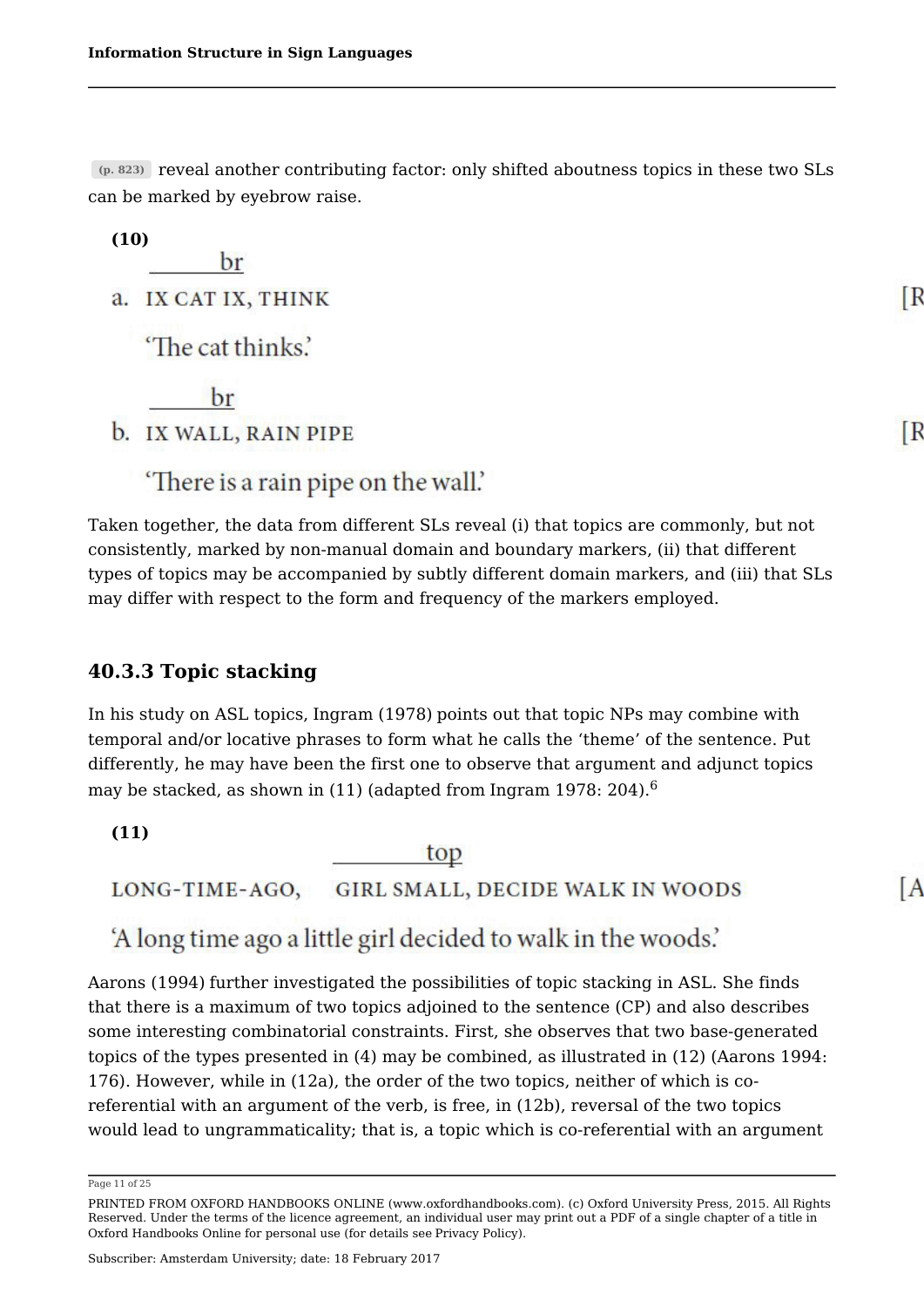of the clause (JOHN) must precede a topic which is in a class-member relationship with an argument of the clause (VEGETABLE).

|                | $(p. 824)$ (12) |                                                                                                                                                                                                                                                                                                                             |   |
|----------------|-----------------|-----------------------------------------------------------------------------------------------------------------------------------------------------------------------------------------------------------------------------------------------------------------------------------------------------------------------------|---|
|                | tm2             | tm <sub>2</sub>                                                                                                                                                                                                                                                                                                             |   |
| a.             | VEGETABLE,      | CHINA IX, PEOPLE PREFER BROCCOLI                                                                                                                                                                                                                                                                                            | A |
|                |                 | 'As for vegetables, in China, people prefer broccoli.'                                                                                                                                                                                                                                                                      |   |
|                | tm2             | tm2                                                                                                                                                                                                                                                                                                                         |   |
| $\mathbf{b}$ . | $JOHN_i$        | VEGETABLE, IX; PREFER ARTICHOKE                                                                                                                                                                                                                                                                                             | A |
|                |                 | The company was an experimental transformation of the contract measurement and company and the accompany and construction of an experimental and accompany of the company of the company of the company of the company of the<br>and the commencement series with the series were considered in the series of the series of |   |

'As for John, as far as vegetables are concerned, he prefers artichokes.'

ſА

**IA** 

Second, grammaticality judgements by native signers indicate that two moved topics can never co-occur, irrespective of order, as shown by the ungrammaticality of (13a) (Aarons 1994: 179). Third, when it comes to the combination of a base-generated and a moved topic, only the sequence of base-generated topic followed by moved topic appears to be marginally acceptable (13b), while the reverse order is judged ungrammatical (Aarons 1994: 177).

**(13)** a. \* JOHN<sub>i</sub>, MARY<sub>i</sub>, t<sub>i</sub> LOVE t<sub>i</sub> 'John, Mary, he loves her.'  $tm2$   $tm1$ b.? JOHN<sub>i</sub>, MARY<sub>i</sub>, IX<sub>i</sub> LOVE  $t_i$ 

'As for John, Mary he loves.'

Crasborn et al. (2009) discuss topic stacking from a different perspective, focusing not on the co-occurrence of moved and base-generated topics but rather on the combination of argument and spatio-temporal (scene-setting) topics. They observe that in NGT, argument topics precede spatio-temporal topics and within the latter group, time specifications typically precede place specifications, as illustrated in (14) (Crasborn et al. 2009: 359). In Aarons' system, the topic constituent [ $\rm{ix}_{rt}$  <code>person]</code> would be classified as a base-generated topic, as it is resumed by a pronoun in the clause. Note that the left-

Page 12 of 25

PRINTED FROM OXFORD HANDBOOKS ONLINE (www.oxfordhandbooks.com). (c) Oxford University Press, 2015. All Rights Reserved. Under the terms of the licence agreement, an individual user may print out a PDF of a single chapter of a title in Oxford Handbooks Online for personal use (for details see Privacy Policy).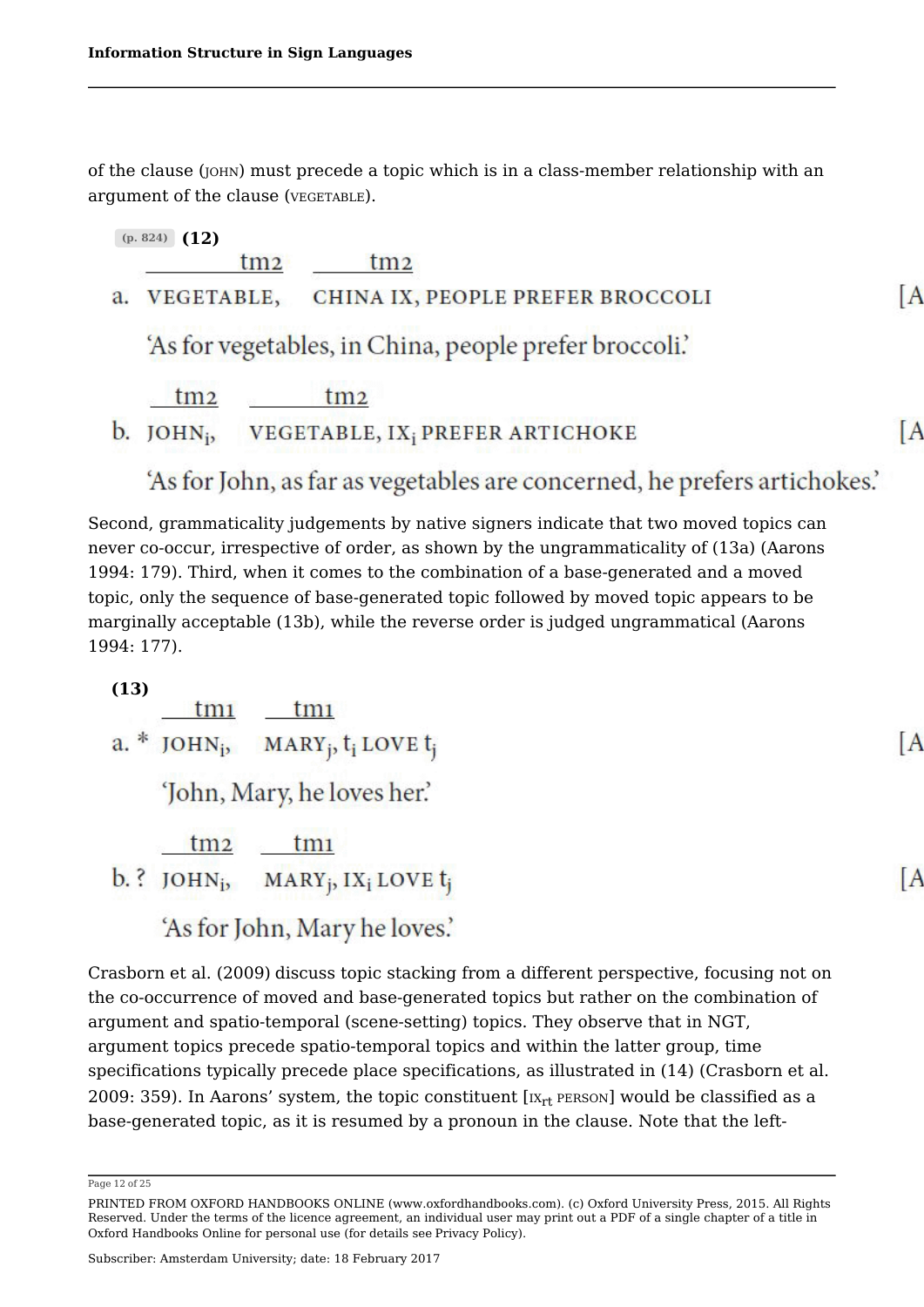dislocated topic is not non-manually marked ('neutral' expression) while the scene-setting topics are marked by head tilt—which is in line with the observation made by Sze (2011) for HKSL. Crasborn et al. also claim that an argument topic always constitutes a prosodic unit of its own (an intonational phrase) while spatial and temporal topics may be merged into a single prosodic unit, as is the case in (14).

| (14)    |                                                                        |         |    |
|---------|------------------------------------------------------------------------|---------|----|
| neutral | tilted nod                                                             | neutral |    |
|         | $IX_{rt}$ PERSON, TOMORROW AT-HOME, $IX_{rt}$ NEWSPAPER READ $IX_{rt}$ |         | [N |
|         | "The man, tomorrow at home he will read the newspaper."                |         |    |

**(p. 825)** Clearly, in a phrase structure model like that of Rizzi (1997), which assumes multiple topic positions within the left periphery, topic stacking can be accounted for (see Aboh, this volume). Lillo-Martin and de Quadros (2008), however, further assume that the higher topic position (which they label 'Topic-Comment Phrase') hosts base-generated topics while the lower one hosts moved topics—with a Focus Phrase sandwiched between the two topic positions, as illustrated in (15a) (also see (16b) below).

| (15)<br>a. $T_{C}P$ TOPIC<br>base-gen.<br>('tm2')           | <b>LFocp FOCUS</b><br>$\Gamma_{\text{TopP}}$ TOPIC<br>$\mathbf{L}$<br>moved<br>('tm1') |                                           |              |   |
|-------------------------------------------------------------|----------------------------------------------------------------------------------------|-------------------------------------------|--------------|---|
| $b.$ $\left[$ <sub>FamP</sub> TOPIC<br>base-gen.<br>('tm3') | Shiftp TOPIC<br>base-gen.<br>('tm2')                                                   | $_{\rm Contrp}$ TOPIC<br>moved<br>('tm1') | $\mathbf{I}$ | Ш |

Similarly, Puglielli and Frascarelli (2007) claim—based on spoken and sign language data —that aboutness topics occupy a topic projection in the left periphery ('ShiftP') above contrastive (i.e. moved) topics (15b). They further assume a third topic position for familiar topics, which they situate highest in the tree (note that these are the topics, which, according to Aarons (1994), are marked by 'tm3', and which we excluded from the discussion in Section 40.3.2). While this order of dedicated positions allows for the derivation of the (marginally acceptable) ASL example (13b), it seems that one further has to assume that the projection for aboutness topics ('T-C P' or 'ShiftP') is recursive in order to account for the examples in  $(12)$ .<sup>7</sup>

Page 13 of 25

PRINTED FROM OXFORD HANDBOOKS ONLINE (www.oxfordhandbooks.com). (c) Oxford University Press, 2015. All Rights Reserved. Under the terms of the licence agreement, an individual user may print out a PDF of a single chapter of a title in Oxford Handbooks Online for personal use (for details see Privacy Policy).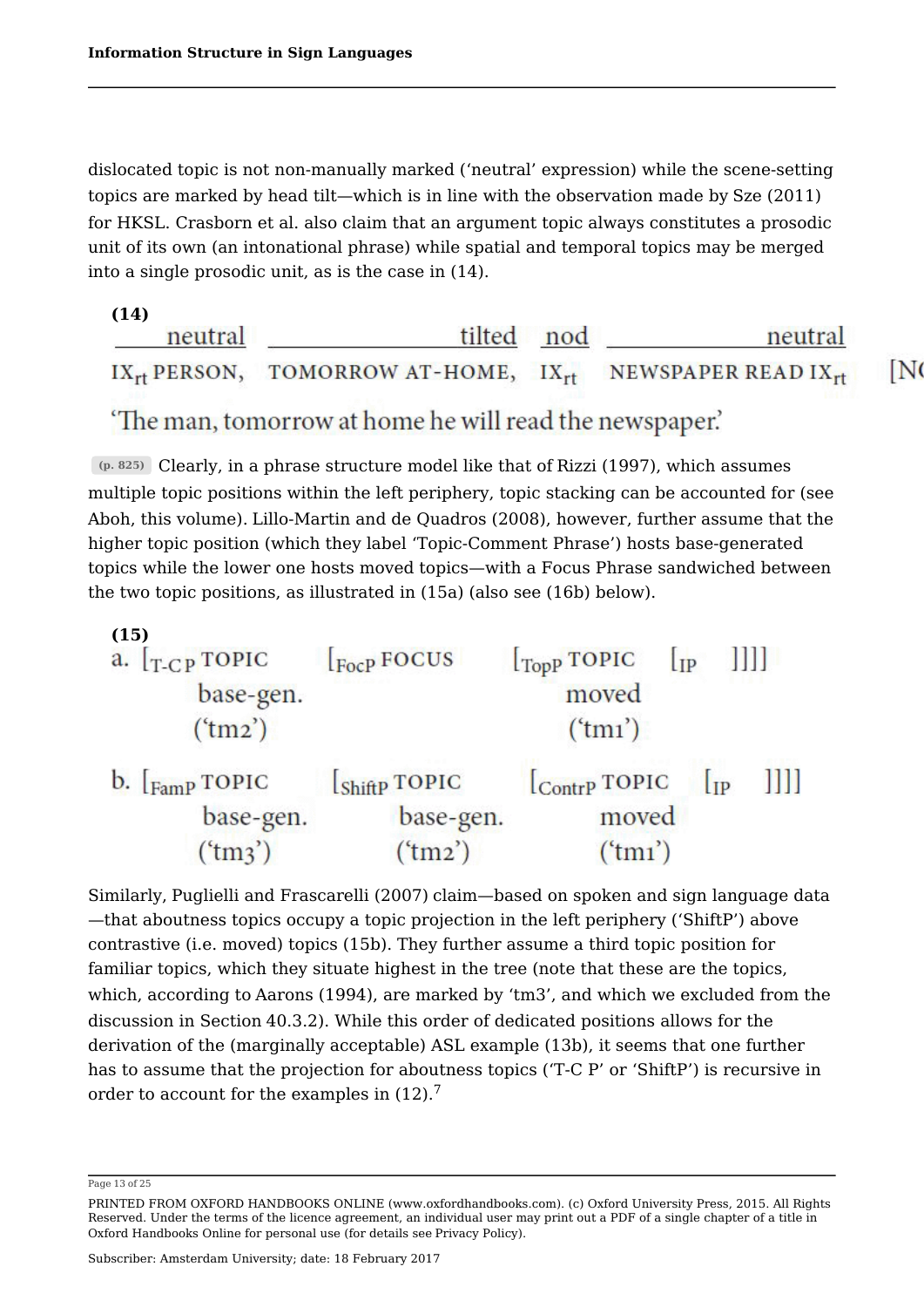# **40.4 Focus–background distinction**

Although the focus–background distinction in SLs has been explored in less detail than topics, the expression of focus has been relatively well studied for ASL (Wilbur 1994, 1996; Neidle 2002), and some data is available for other sign languages, including Brazilian SL (*Língua de Sinais Brasileira*, LSB: Nunes and de Quadros 2008), NGT (Van der Kooij et al. 2006), and DGS (Herrmann 2013); for an overview, see also Wilbur (2012). Based on the available data from these languages, we first address **(p. 826)** types of focus in Section 40.4.1; this will be followed by a discussion of non-manual marking of focus in Section 40.4.2, while the association with focus will be reviewed in Section 40.4.3.

### **40.4.1 Types of focus**

It has been shown that different types of focus, including information focus, contrastive focus, and emphatic focus, each have a different means of expression across SLs (Wilbur 2012). Crucially, just like topics, all three types of focus can be expressed both syntactically and non-manually (see Section 40.4.2 below). Before addressing the three types of focus, we should briefly address the relation between focus and stress in SLs. As in many spoken languages, the focused constituent in SLs generally has to be stressed (Wilbur 1994, 1999). Despite a disagreement among researchers as to how exactly stress is realized in different SLs, the most common features of a stressed sign are longer duration, larger movement trajectory, and higher velocity of the movement (Wilbur 1999; Van der Kooij et al. 2006; Crasborn and Van der Kooij 2013). As Crasborn and Van der Kooij (2013) point out, there is no research on potential analogues of focus projection in sign languages (see Arregi, this volume).

#### **40.4.1.1 Information focus**

As for the first type of focus under consideration, information focus is often not marked syntactically (Lillo-Martin and de Quadros 2008), which means that the constituent expressing information focus remains *in situ*, as in (16a), which could be an answer to the question 'What did you read?'. However, in ASL, the focused constituent can optionally be moved to a clause-initial position—SpecFocP in Neidle (2002) and Lillo-Martin and de Quadros (2008). The example in (16b) illustrates the co-occurrence of a left-peripheral information focus (BANANA) with a base-generated topic (FRUIT). As pointed out by Lillo-

Page 14 of 25

PRINTED FROM OXFORD HANDBOOKS ONLINE (www.oxfordhandbooks.com). (c) Oxford University Press, 2015. All Rights Reserved. Under the terms of the licence agreement, an individual user may print out a PDF of a single chapter of a title in Oxford Handbooks Online for personal use (for details see Privacy Policy).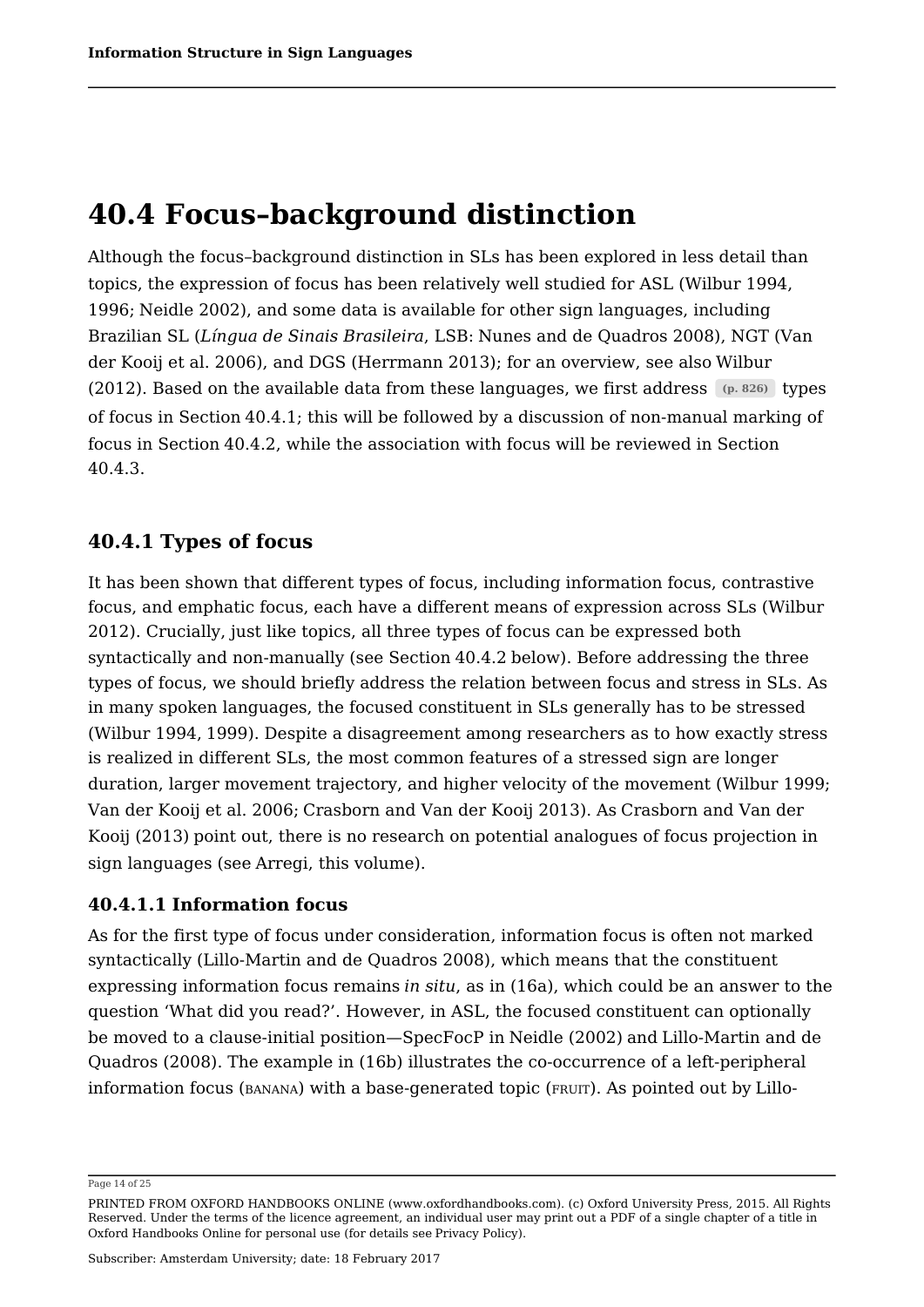Martin and de Quadros (2008: 169), this sentence could be uttered as a reply to the question 'As for fruit, what does John like?' ('t-c' = topic-comment topic; see (15a)).

#### **(16)** a. I READ BOOK STOKOE

'I read Stokoe's book.'

t-c I-focus

#### b. FRUIT, BANANA, JOHN LIKE **MORE**

'As for fruit, John likes bananas best.'

It should be noted that a different analysis of the ASL data has been proposed by Petronio (1991) and Wilbur (1997), who claim that stress in ASL—unlike in English—has a fixed position: the right edge of the clause. As a consequence, the constituent in focus must **(p. 827)** either undergo rightward movement or be doubled, that is, appear once in its original position and once in the clause-final one (see Section 40.4.1.3 for discussion).<sup>8</sup> 8

Should the focus be expressed syntactically, one of the main means to do so in SLs is the so-called 'wh-cleft construction', which has been described for many SLs, including Australian SL (Johnston and Schembri 2007), NGT, and RSL. Wilbur (1996) argues that ASL constructions like (17a) should be analysed as wh-clefts, where the first clause expresses the topic and the second clause expresses the focus of the sentence (Wilbur 1996: 210). $^9$  She provides several syntactic arguments—for instance, embedding, interaction with negation, and ellipsis—for the claim that these constructions are single sentences, and not a combination of a rhetorical question and an answer, as had previously been argued by Baker-Shenk (1983). In particular, she argues that the first part of the construction is a reduced relative clause, while the second part is a constituent smaller than a clause, which conveys new information.

#### Page 15 of 25

I A

**IA** 

PRINTED FROM OXFORD HANDBOOKS ONLINE (www.oxfordhandbooks.com). (c) Oxford University Press, 2015. All Rights Reserved. Under the terms of the licence agreement, an individual user may print out a PDF of a single chapter of a title in Oxford Handbooks Online for personal use (for details see Privacy Policy).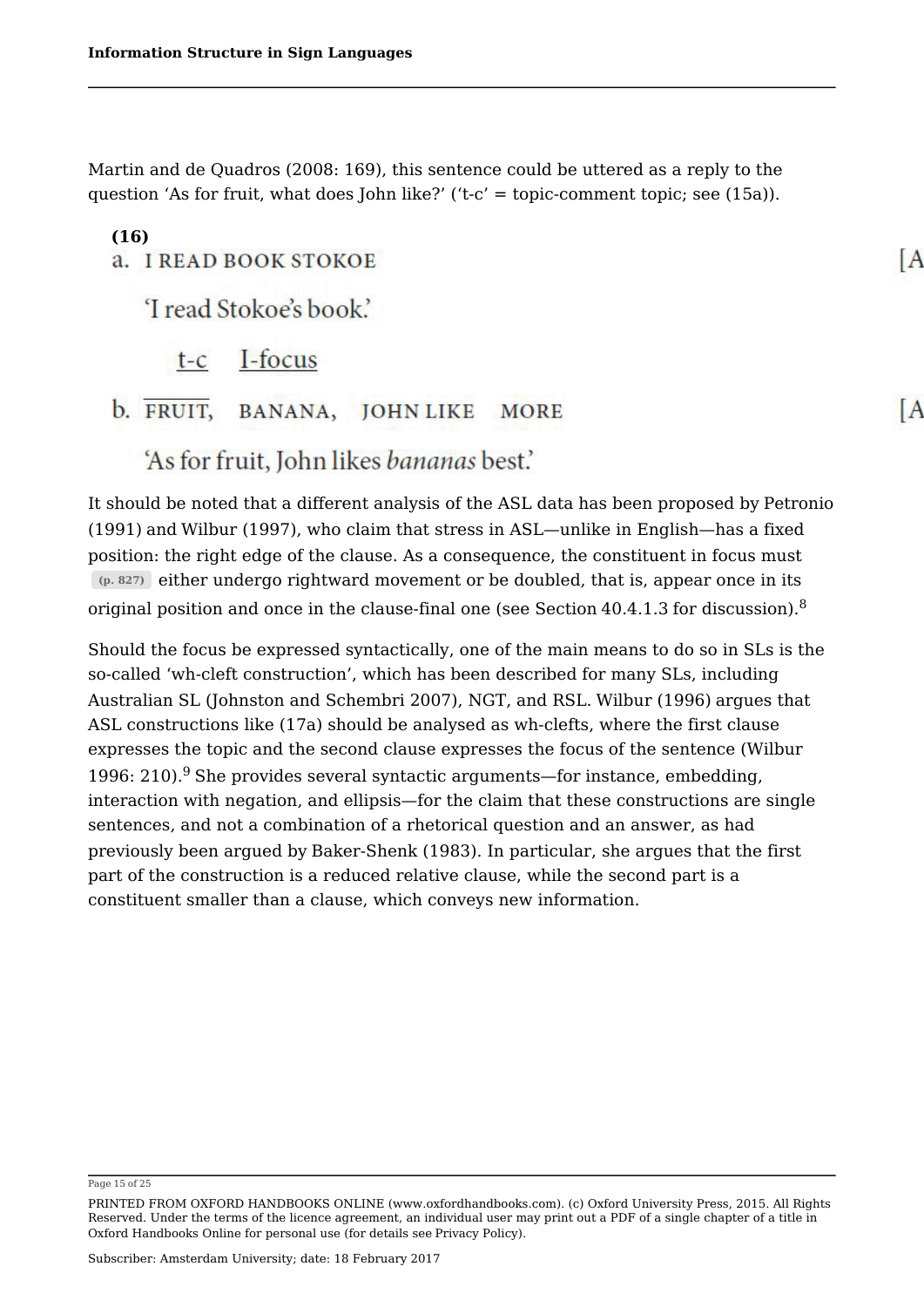**(17)**

### a. ME DISLIKE WHAT, LEE POSS TIE

br

'What I dislike is Lee's tie.'

br

## b. JOHN HAVE MOTORCYCLE, NO (HE NOT HAVE MOTORCYCLE)

ÍА

IА

ſ A

'John doesn't have a motorcycle.'

Recently, however, Caponigro and Davidson (2011) have claimed that these constructions are not syntactically and semantically parallel to wh-clefts in spoken languages, but have instead analysed them as clausal question–answer pairs unique to SLs. According to them, the function of these constructions is indeed connected to Information Structure, but cannot be subsumed under the traditional functions of wh-clefts. While they agree with Wilbur in treating the whole construction as a single declarative sentence, they provide arguments against her analysis of the two parts of the construction. As for the first (question) part, they argue that it is an embedded interrogative and not a relative clause, as ASL relative clauses never contain wh-words. In addition, they show that the question part can also be a polar question. As for the second (answer) part, they provide evidence that it actually is a partially elided declarative clause. For illustration, consider the example in (17b), which includes a polar question in the first part and the obligatory negative reply NO along with the optionally omitted material (HE NOT HAVE MOTORCYCLE) in the second part (Caponigro and Davidson 2011: 336).

#### **(p. 828) 40.4.1.2 Contrastive focus**

With respect to the second type of focus, contrastive foci in SLs are also often marked by topicalization, as has already been mentioned in the context of example (5). Aarons (1994), for instance, has shown that in ASL, topicalization can be used to express contrast, as illustrated in (18) (Aarons 1994: 159; example slightly adapted).

**(18)**

#### $tm1$

JOHN<sub>i</sub> NOT-LIKE JANE. MARY<sub>j</sub>, INDEX<sub>i</sub> LOVE  $t_j$ . 'John doesn't like Jane. Mary he loves.'

Lillo-Martin and de Quadros (2008) also claim that in ASL and LSB, the constituent which is in contrastive focus is moved to the focus projection in the left periphery of the

Page 16 of 25

PRINTED FROM OXFORD HANDBOOKS ONLINE (www.oxfordhandbooks.com). (c) Oxford University Press, 2015. All Rights Reserved. Under the terms of the licence agreement, an individual user may print out a PDF of a single chapter of a title in Oxford Handbooks Online for personal use (for details see Privacy Policy).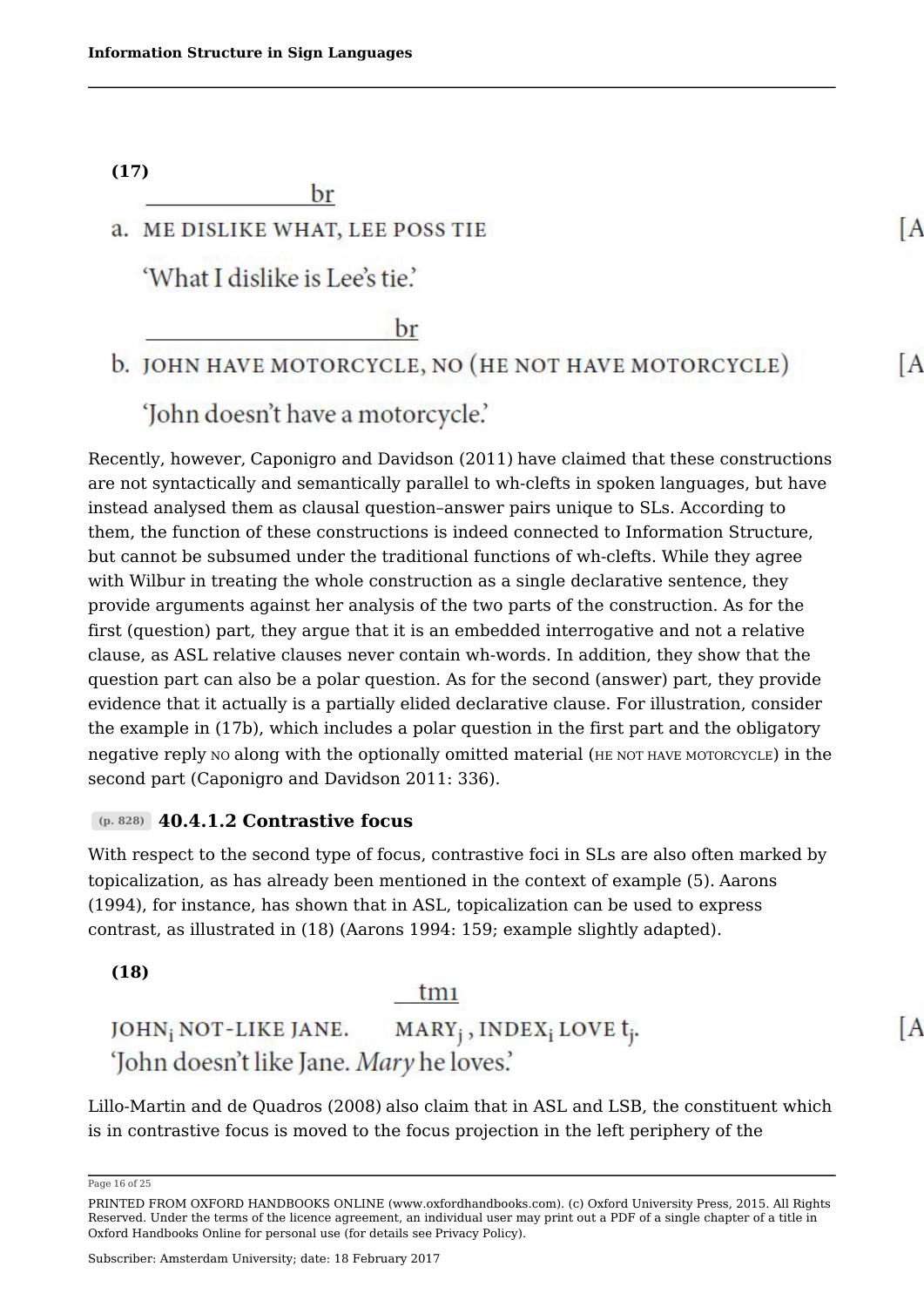sentence. As pointed out previously, however, Wilbur (1997) has suggested that a leftperipheral contrastive constituent can either be a contrastive focus or a contrastive topic. This implies that topicalization as a syntactic mechanism is used to express a variety of meanings, and not just contrastive focus.

Interestingly, syntactic marking of contrast can also be achieved by certain modalityspecific means, in particular, by making use of the signing space or the two manual articulators. As for the former, two referents that are contrasted can be localized in opposite locations in the signing space, and this strategy alone can yield a contrastive reading in SLs. Moreover, contrasted referents may trigger the use of a so-called 'dominance reversal' (Frishberg 1985).

Dominance reversal is a phenomenon connected to the fact that signers usually use one hand more actively than the other, so that one-handed signs, for instance, are signed with this dominant hand ('dh'). However, sometimes the roles of the hands are switched with the non-dominant hand ('ndh') becoming more active. According to Frishberg, this strategy can be applied in order to separate a topic (signed with one hand) from the comment (signed with the other hand), as in the Jordanian SL (*Lughat il-Ishaara il-Urdunia*, LIU) example in (19a) (Hendriks 2007: 250), but it may also serve the purpose of contrasting referents, as in the NGT example in (19b) (adapted from Crasborn and Van der Kooij (2013)). The latter use implies that referents localized contrastively (to the right and to the left of the signer) can be signed with two different hands, leading to the dominance reversal.

ſI.

[N

**(19)**

 $a.$  dh: MULTI-COLOURED-COAT  $ndh:$ **BEAUTIFUL GOOD** 

'The multi-coloured coat was beautiful and good.'

neg  $b. dh:$ **NO**  $ndh:$ **NO WIFE** 

hn SON IX SELF IX

'No, it's not my wife, it's my son (who went to the movies).'

**(p. 829)** In addition to syntactic marking, contrastive focus or, more generally, contrast is usually marked non-manually. The non-manual marking associated with it can be the same as the one that is associated with information focus (Lillo-Martin and de Quadros

Page 17 of 25

PRINTED FROM OXFORD HANDBOOKS ONLINE (www.oxfordhandbooks.com). (c) Oxford University Press, 2015. All Rights Reserved. Under the terms of the licence agreement, an individual user may print out a PDF of a single chapter of a title in Oxford Handbooks Online for personal use (for details see Privacy Policy).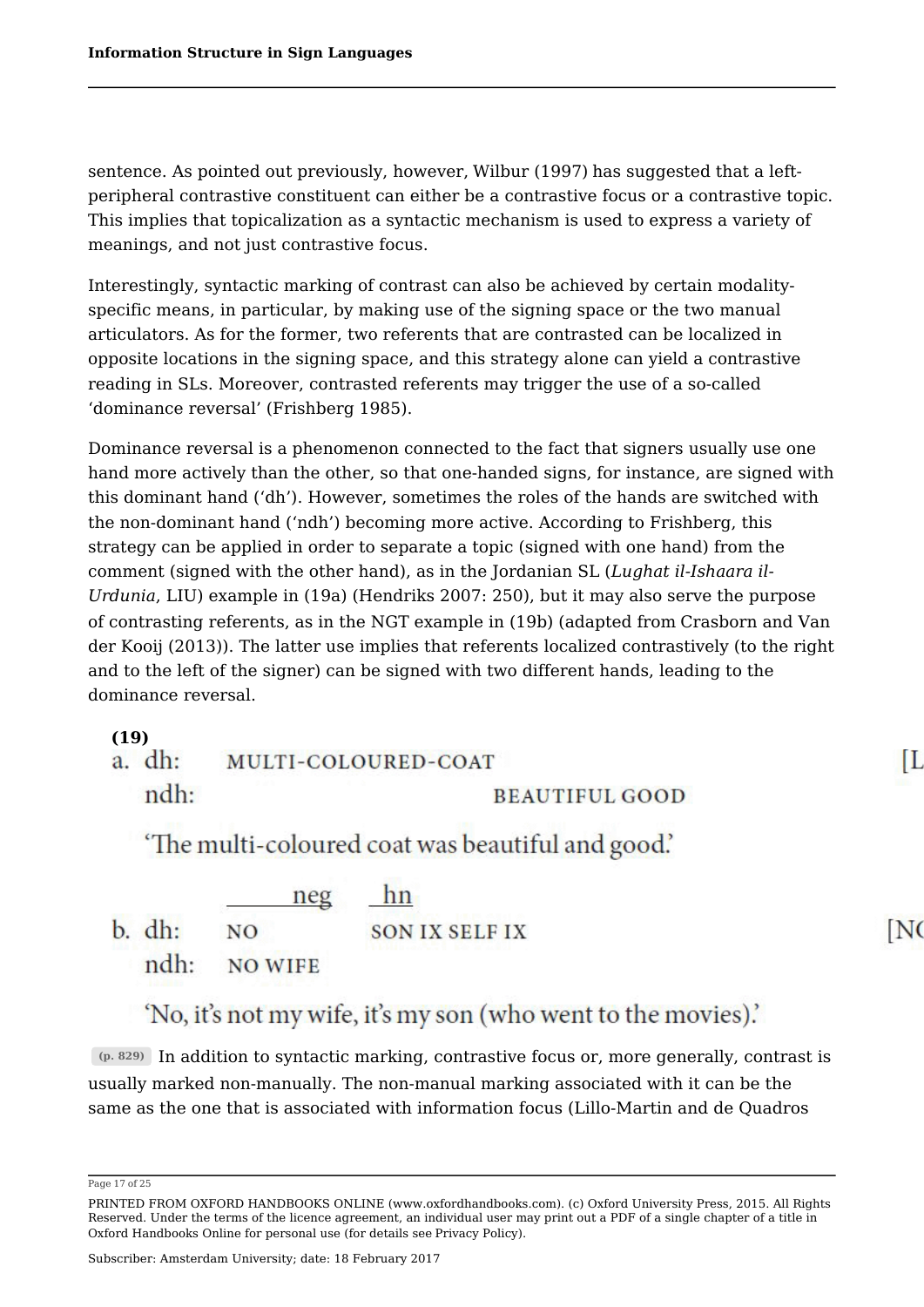2008), but contrastive focus appears to be marked more consistently (and other special means are also available, see Section 40.4.2).

#### **40.4.1.3 Emphatic focus**

Turning to the last type of focus, emphasis in SLs is usually connected to the phenomenon of doubling, which means that a constituent referring to the same object/ activity appears twice within a single clause, as illustrated for the modal verb CAN in the LSB example in (20) (de Quadros 1999; cited in Nunes and de Quadros 2008: 178).

П

## **(20)** hn I (CAN) GO PARTY CAN 'I can go to the party'.

This phenomenon has been described for many SLs, including ASL, LSB, and HKSL (Sze 2008b). According to Nunes and de Quadros (2008), doubling in ASL and LSB is used to express emphasis, and it surfaces when two copies of a moved constituent are overtly realized. Alternative analyses of doubling have been proposed by Petronio (1991), who connects doubling to all types of focus, and by Fischer and Janis (1990), who argue that doubling is motivated by morphosyntactic factors. Recently, Kimmelman (2012) has proposed a unified account of doubling in RSL and NGT. Based on the observation that different types of constituents—from pronouns to full clauses—can be doubled, he claims that doubling in these two sign languages serves for foregrounding of both topical and focal information, both at the syntactic and discursive level.

Although prominent across SLs, doubling as a grammatical phenomenon is not unique to the visual-gestural modality. Kandybowicz (2007) has shown that it occurs in many spoken languages from different language families, and that it fulfils similar functions related to IS: emphasis, contrast, or polarity.

### **40.4.2 Non-manual marking**

Similar to topics, foci in SLs can be marked non-manually. Interestingly, non-manual marking of foci is in many respects similar to non-manual marking of topics. For instance, according to Lillo-Martin and de Quadros (2008), different types of focus (information, contrastive, and emphatic) in ASL and LSB are consistently marked by eyebrow movement and a backward head tilt; judging by pictures provided in their article, contrastive focus is also marked by a forward head tilt. In other SLs, similar non-manual

Page 18 of 25

PRINTED FROM OXFORD HANDBOOKS ONLINE (www.oxfordhandbooks.com). (c) Oxford University Press, 2015. All Rights Reserved. Under the terms of the licence agreement, an individual user may print out a PDF of a single chapter of a title in Oxford Handbooks Online for personal use (for details see Privacy Policy).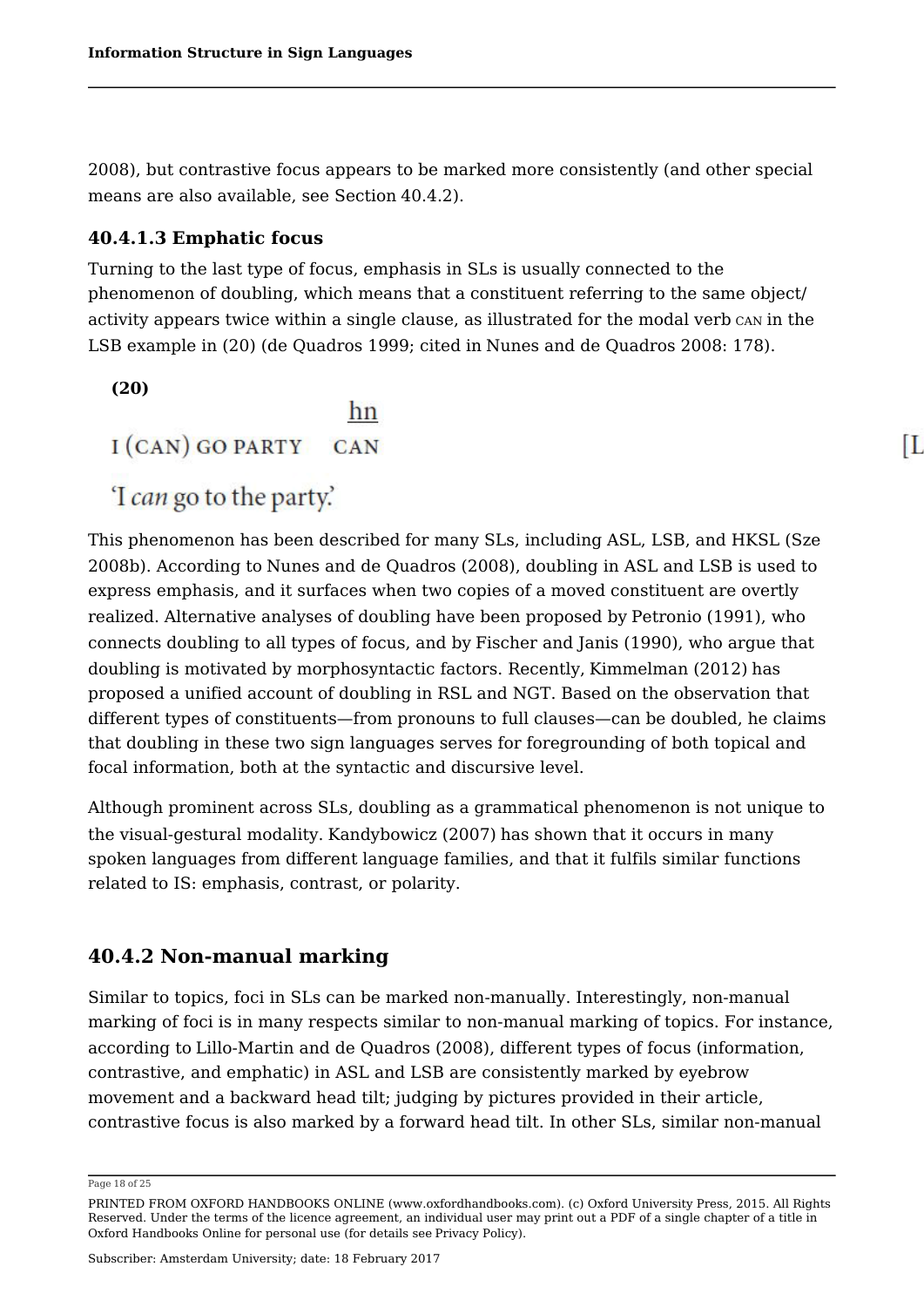markers have been observed. In DGS, for instance, replacing and corrective foci are marked by raised eyebrows and head tilts and movements, while information and **(p. 830)** selective foci are not consistently marked (Waleschkowski 2009). In addition, Crasborn and Van der Kooij (2013) claim that information and contrastive foci in NGT can be marked by a large number of non-manuals. In particular, all kinds of foci are characterized by eye contact between the signer and the addressee and mouth actions; in addition, focus can be marked by body lean, head tilt, head nod, and brow raise.

One can notice that non-manual markers that are used to mark focus (such as raised eyebrows) also commonly accompany topics. In addition, in some SLs both topics and foci can be fronted. These similarities could be taken to suggest that these markers actually mark something else; Wilbur and Patschke (1999), for instance, claim that raised eyebrows in ASL consistently mark A′-positions. On the other hand, there are also numerous differences in syntactic and non-manual marking of topics vs foci in different SLs (see also below). Further research on more SLs is required to disentangle how syntactic position and (possibly subtle) differences in non-manual marking correlate with the IS status of a constituent.

Until recently, it was largely unknown how exactly different non-manual markers interact with each other. Lately, however, the importance of this question has begun to be understood. For instance, Crasborn and Van der Kooij (2013) discuss the possibility that in NGT, raised eyebrows, open eyes, and backward head tilts are all realizations of an abstract phonological feature [open up!]. It would therefore be insightful to study the features that can have multiple phonetic realizations and find out their IS-related functions.

In addition to non-manual markers that are used to mark both topics and foci, there are non-manual markers associated specifically with focus and contrast, namely body leans and contrastive spatial localizations. Wilbur and Patschke (1998) have found that forward and backward body leans in ASL serve to mark inclusion vs exclusion in general, and, more specifically, that they may also mark stress, accompany the focus particles EVEN and ONLY, and signal focus and contrast. According to Van der Kooij et al. (2006), body leans fulfil similar functions in NGT: in particular, the focus particles  $ONLY$  and ALSO are accompanied by backward and forward leans, respectively. Unlike ASL, however, in NGT contrast is expressed by left- vs rightward body leans, as shown in (21), where two actions are contrasted (Van der Kooij et al. 2006: 1607, slightly adapted).

Page 19 of 25

PRINTED FROM OXFORD HANDBOOKS ONLINE (www.oxfordhandbooks.com). (c) Oxford University Press, 2015. All Rights Reserved. Under the terms of the licence agreement, an individual user may print out a PDF of a single chapter of a title in Oxford Handbooks Online for personal use (for details see Privacy Policy).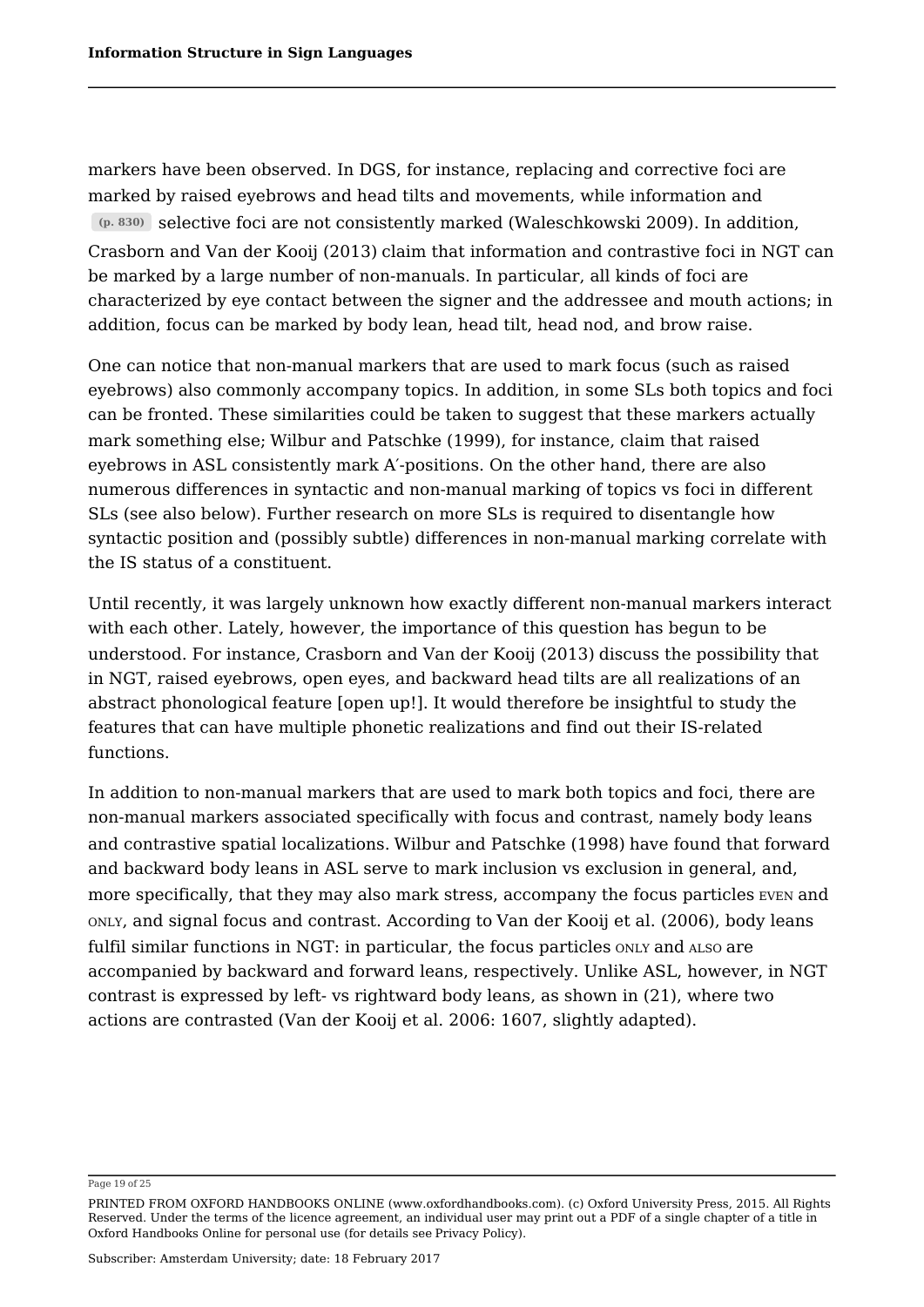# **(21)** lean rightward headshake NO, INDEX RIDE-BIKE, INDEX ASL STUDY, INDEX

## 'NO, he is not out biking, he is studying ASL.'

Non-manual contrast marking by sideward body leans is probably a manifestation of a more general strategy, namely localizing contrasted referents in opposite areas in the signing space, as discussed in Section 40.4.1.2. By leaning towards these contrastive locations, the signer further emphasizes the contrast. Actually, the same contrastive opposition is also manifest in dominance reversals.

[N

**(p. 831)** The fact that three related strategies—body leans, contrastive localization, and dominance reversal—are used to express contrast in SLs may be an argument in favour of considering contrast a separate notion of IS, and not a subtype of focus (see Repp, this volume). However, Crasborn and Van der Kooij (2013) have suggested that in longer stretches of discourse, these strategies can be used to mark focus (without contrast) as well. Therefore, this question requires further research, in particular, the analysis of data from various SLs.

#### **40.4.3 Focus particles**

Focus-sensitive particles, such as *only* and *also* (Beck, this volume), also exist in SLs. These particles have, for instance, been claimed to exist in ASL (Wilbur 1994) and NGT (Van der Kooij et al. 2006). Herrmann (2013) investigates and compares the use of focus particles in NGT, DGS, and Irish SL, describing both similarities and differences between the three languages. Manually expressed particles are usually associated with nonmanual marking. Focus particles are often accompanied by non-manuals connected to focus, such as eyebrow raise and head tilt, as well as by additional markers. For instance, the manual sign ONLY in ASL and NGT is often accompanied by a backward body lean, while the particle ALSO is usually accompanied by a forward body lean (Wilbur and Patschke 1998; Van der Kooij et al. 2006). Moreover, these non-manuals alone can express the relevant meaning, that is, the manual sign is optional, as is evident from example (22) (Van der Kooij et al. 2006: 1603).

Page 20 of 25

PRINTED FROM OXFORD HANDBOOKS ONLINE (www.oxfordhandbooks.com). (c) Oxford University Press, 2015. All Rights Reserved. Under the terms of the licence agreement, an individual user may print out a PDF of a single chapter of a title in Oxford Handbooks Online for personal use (for details see Privacy Policy).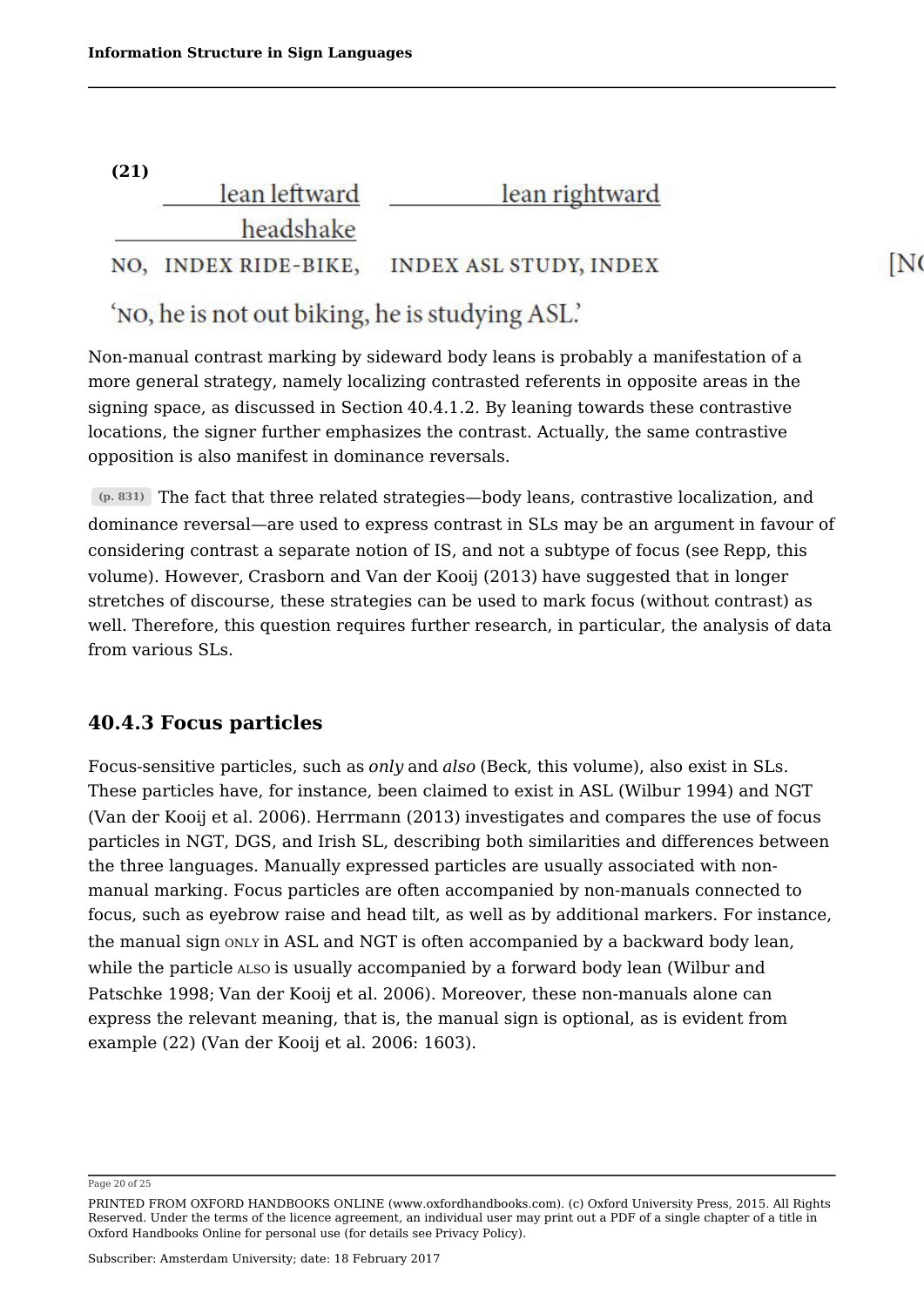**(22)**

#### forward NEWSPAPER, **BOOK INTERESTING**

**IN** 

ID

# 'The newspaper, but also the book, is interesting.'

According to Herrmann (2013), particles expressing meanings similar to *only* and *also* are present in many SLs; however, a particle that is functionally equivalent to *even* has not yet been found in any SL. The emphatic meaning connected to this latter particle in spoken languages can only be expressed non-manually in SLs, or by a non-manual combined with a manual particle with a different function. For example, in DGS, the emphatic non-manual expression can be combined with the sign ALSO, yielding the emphatic meaning (23) (Herrmann 2013: 261, slightly adapted; PF stands for a particle, 'g-pu' for a palm-up gesture).

**(23)**

 $hn+br$ 

|                          |         | even                       |
|--------------------------|---------|----------------------------|
| TIM IX <sub>3</sub> BOOK | ALSO PF | $[READ]$ <sub>F</sub> g-pu |

'Tim has even read the book.'

**(p. 832)** This fact is interesting from a typological perspective, as it provides evidence for the universality of the restrictive and additive particles, but not the emphatic ones. While the status of the non-manual marker that can serve to express emphatic meaning is not clear yet, its use in (23) suggests that the relevant meaning can be expressed compositionally.

# **40.5 Modality effects**

While spoken languages exist in the oral-auditory modality, sign languages exist in the visual-gestural modality. Furthermore, SLs use several partially independent articulators to transfer information, namely the two hands, the torso, the head, the lips, and the eyebrows, among others. Therefore, it is always important to determine whether and, if so, how the modality influences the structure and functioning of a sign language. Separating modality-specific from modality-independent properties of languages is also crucial to the quest for linguistic universals and our understanding of the linguistic

Page 21 of 25

PRINTED FROM OXFORD HANDBOOKS ONLINE (www.oxfordhandbooks.com). (c) Oxford University Press, 2015. All Rights Reserved. Under the terms of the licence agreement, an individual user may print out a PDF of a single chapter of a title in Oxford Handbooks Online for personal use (for details see Privacy Policy).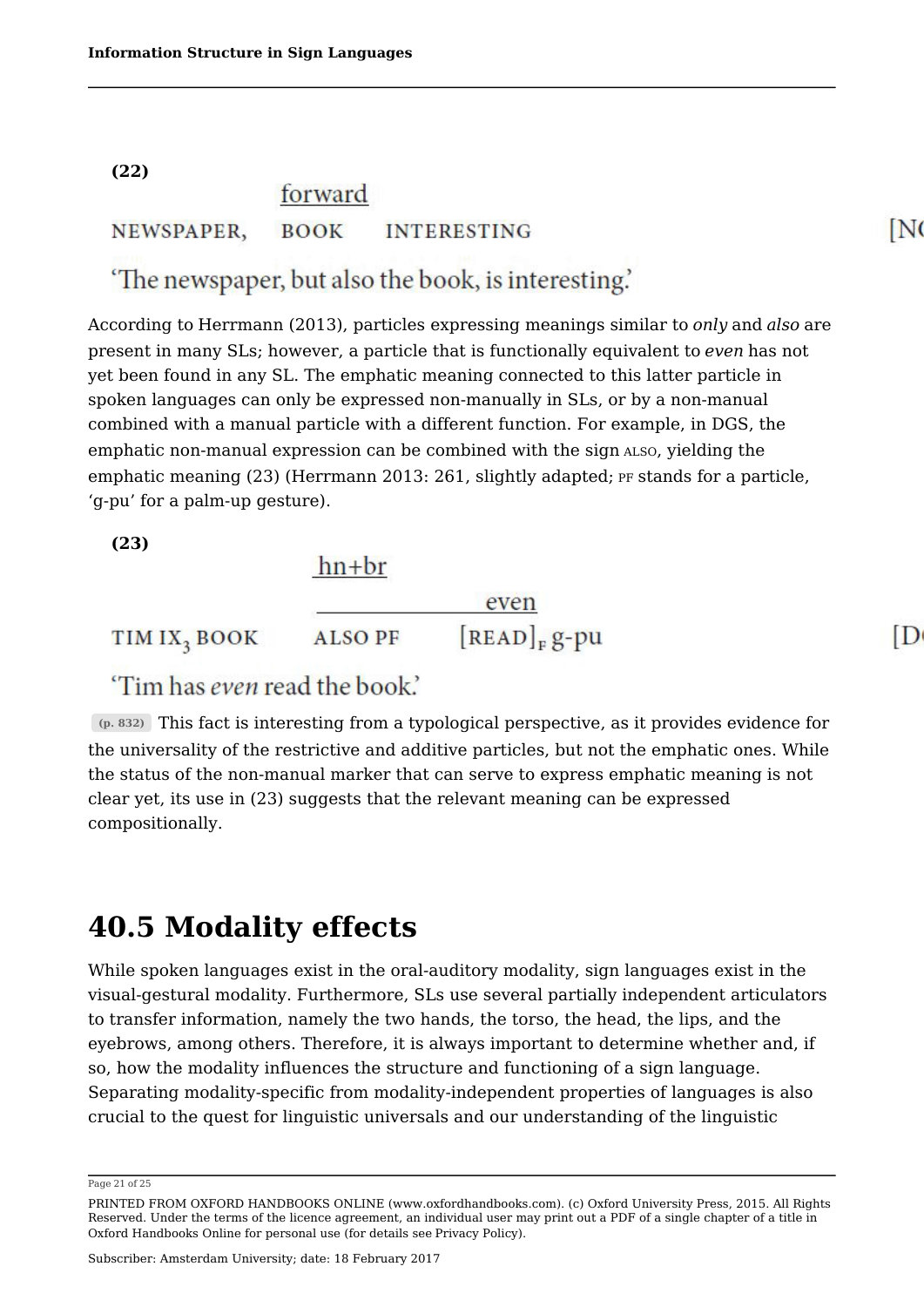capacity in general. For this reason, we will briefly summarize the possible modality effects identified in the domain of IS in SLs.

The first major modality effect that appears in connection to IS is the crucial role of nonmanual marking. It has been claimed that non-manual marking in SLs is in many respects parallel to intonation (pitch movement) in spoken languages (Pfau and Quer 2010). However, despite the parallels, non-manual marking is formally much more elaborate than intonation due to the availability of multiple articulators. These different articulators are commonly used to express several separate bits of information simultaneously; for instance, eyebrows can mark information focus while a body lean may express contrast at the same time. In addition, several non-manual features can be a realization of a more abstract phonological feature (see Section 40.4.2 above). Furthermore, non-manuals interact with manual signs in a non-trivial way: they can double the meaning of the sign (as in the case of non-manual marking accompanying ONLY or ALSO); they can have a separate meaning (e.g. a sideways body lean that expresses contrast), or they can create a meaning in combination with the manual sign (as in the case of emphatic non-manual marking combined with the sign ALSO yielding the meaning 'even'). As a result, in SLs, the non-manual channel can be employed to express elaborate semantic distinctions in the domain of IS.

Another group of effects of modality on IS is connected to the presence of two hands as partially independent articulators, which in principle would allow for expressing two streams of information simultaneously. Due to processing difficulties, the hands are generally not used independently: it is almost impossible to produce or understand two separate utterances at the same time. However, the hands do not always act as one articulator either, and signers can exploit their partial independence to structure information. For instance, dominance reversal can be used to express contrast and also to separate the topic, signed with one hand, from the comment, signed with the other hand (Frishberg 1985). Moreover, the use of the non-dominant hand in general is probably **(p. 833)** connected to IS: it may convey less important or backgrounded information and maintain a continuous topic in discourse (Vermeerbergen et al. 2007). Although a few studies that consider this phenomenon are available, the role of the two hands in relation to IS awaits further research.

The third group of effects is connected to the use of space, a hallmark of the grammar of SLs. As mentioned previously, referents are often localized in the signing space, and this localization is connected to topicality (Barberà 2012) and contrast. Furthermore, localization can be realized not only directly (through pointing signs) but also indirectly by means of body leans and dominance reversals. As has already been suggested, these

Page 22 of 25

PRINTED FROM OXFORD HANDBOOKS ONLINE (www.oxfordhandbooks.com). (c) Oxford University Press, 2015. All Rights Reserved. Under the terms of the licence agreement, an individual user may print out a PDF of a single chapter of a title in Oxford Handbooks Online for personal use (for details see Privacy Policy).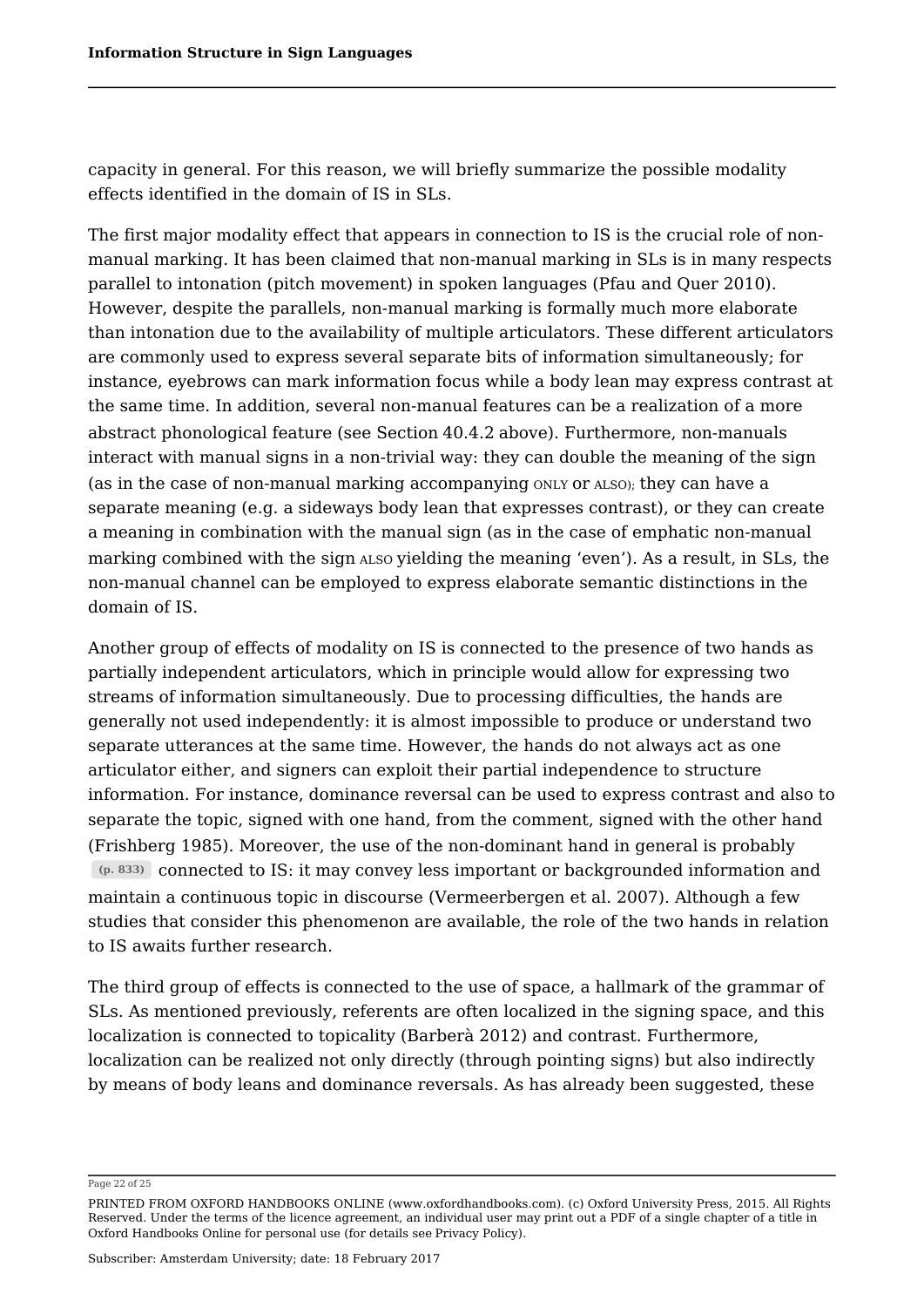mechanisms may be relevant for the discussion of the universality of IS notions (Section 40.4.1.2).

Finally, another interesting difference between SLs and spoken languages has surfaced in the discussion of structures that have been analysed as wh-clefts, a construction also attested in spoken languages. Recently, however, it has been claimed that these structures actually constitute question–answer pairs of a type not attested in spoken languages (Caponigro and Davidson 2011). It is not clear how this phenomenon can be directly connected to the visual-gestural modality of SLs; however, if it is confirmed that only SLs have such pairs, a modality-specific explanation would be welcome.

To sum up, the discussion in this chapter reveals that across SLs, IS is expressed by syntactic and prosodic strategies that are similar to those that have been described for spoken languages. Crucially, the basic IS notions, such as topic and focus, which have been developed based on spoken languages alone, can also be applied to SLs. However, modality, as manifested in multiple simultaneously used articulators and the use of space, also has its effect on the encoding of IS, as it allows SLs to employ means of expressing IS that are not available in spoken languages. **(p. 834)**

### **Notes:**

 $(^1)$  Following standard conventions, SL examples are glossed in English in  $_{\rm SMALL \; CAPS.}$ Obviously, these glosses do not provide any information about the phonological form of a particular sign. Subscript numbers (in some examples, subscript letters) indicate points in the signing space used in pronominalization and verbal agreement, whereby '1' is used for a locus close to the signer, '2' for a locus close to the addressee, and '3' for established loci and loci close to present third-person referents. INDEX/IX stands for a pointing sign (usually with index finger extended) and POSS for a possessive pronoun. The convention SIGN-SIGN is used when two English words are necessary to gloss a single sign; SIGN^SIGN indicates that two signs are combined in a compound. Lines above the glosses indicate the scope (i.e. onset and offset) of a particular non-manual marker. Note that abbreviations used may refer to the form (e.g. 'br'—brow raise) or the function (e.g. 'top'—topic) of a particular marker. Other abbreviations used in this chapter include: 'neg'—negative headshake and 'wh'—wh-question marker (further abbreviations will be explained in the context of specific examples).

 $(^2)$  Slobin (2013) goes further by claiming that *all* SLs are topic-prominent, based on Li and Thompson's (1976: 466) observation that '[i] n topic-prominent languages, there will be a surface coding for the topic, but not necessarily for the subject'.

Page 23 of 25

PRINTED FROM OXFORD HANDBOOKS ONLINE (www.oxfordhandbooks.com). (c) Oxford University Press, 2015. All Rights Reserved. Under the terms of the licence agreement, an individual user may print out a PDF of a single chapter of a title in Oxford Handbooks Online for personal use (for details see Privacy Policy).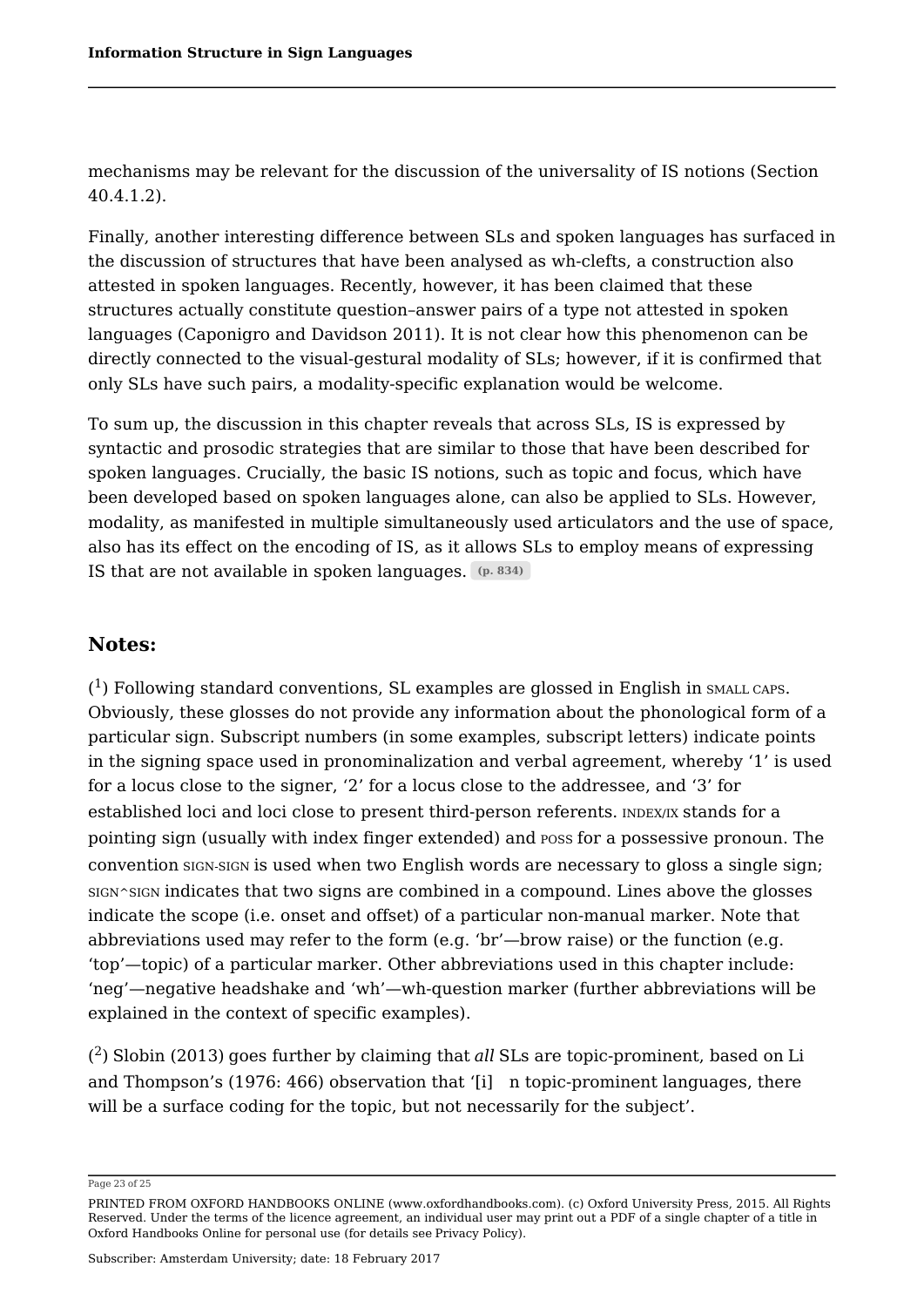$(3)$  Aarons (1994: 154) also provides the corresponding example with the topicalized  ${\rm subject}$   ${\rm \rm \,J$ он ${\rm \rm N}_{\rm \rm i}}$ ,  ${\rm \rm t}_{\rm i}$  love mary). In this case, only the prosody (non-manual marking and pause) indicate that we are dealing with a topic construction, as the word order is SVO. Note that it is crucial that the verb in (5) is a plain verb, as it is commonly assumed that agreeing verbs may license empty arguments (*pro*) in subject and object position; that is, in the presence of an agreeing verb, it cannot be determined whether the topic is moved (trace in argument position) or base-generated (*pro* in argument position).

 $( ^4)$  Janzen (1999) argues that the non-manual topic marker (in particular, raised eyebrows) is grammaticalized from a communicative questioning gesture commonly used by speakers. This non-manual co-speech gesture entered the grammar of ASL as a yes/no question marker and then developed further into the topic marker (for grammaticalization in SLs, see Pfau and Steinbach 2011).

 $(5)$  Liddell (1980) and Aarons (1994) further observe the presence of a head nod ('hn') on the subject of the main clause in case of VP topicalization; see example (i) (Liddell 1980: 30).

top  $hn$  $(i)$ ) CHASE CAT, DOG

'As for chasing the cat, the dog did it.'

 $\left(^6\right)$  The example actually comes from a study on pauses in ASL by Grosjean and Lane (1977). Ingram does not provide the non-manual marker in his gloss, but points out that the constituent GIRL SMALL carries a non-manual topic marker. The commas reflect pause durations as measured by Grosjean and Lane.

 $(7)$  With respect to SL, Puglielli and Frascarelli (2007) do not specify the hierarchical position of the Focus Phrase, but only point out that 'Focus is realized in a position in the C-domain that is higher than the subject (but lower than a Topic)' (2007: 155). For spoken language, they establish the sequence  $ShiftP > ContrP > FocP > FamP > IP$ . Moreover, they explicitly claim that only FamP is recursive. They base their arguments on the data provided by Aarons (1994), but it has to be pointed out that (i) they neglect the fact that examples like (13b) are only marginally acceptable and (ii) they wrongly claim that the combination of two base-generated (aboutness) topics is ungrammatical in general (see (12b)).

 $(8)$  For a recent discussion of different analyses, see Wilbur (2012).

 $(9)$  See Wilbur (1997) for a discussion of other types of clefts attested in ASL.

Page 24 of 25

PRINTED FROM OXFORD HANDBOOKS ONLINE (www.oxfordhandbooks.com). (c) Oxford University Press, 2015. All Rights Reserved. Under the terms of the licence agreement, an individual user may print out a PDF of a single chapter of a title in Oxford Handbooks Online for personal use (for details see Privacy Policy).

Subscriber: Amsterdam University; date: 18 February 2017